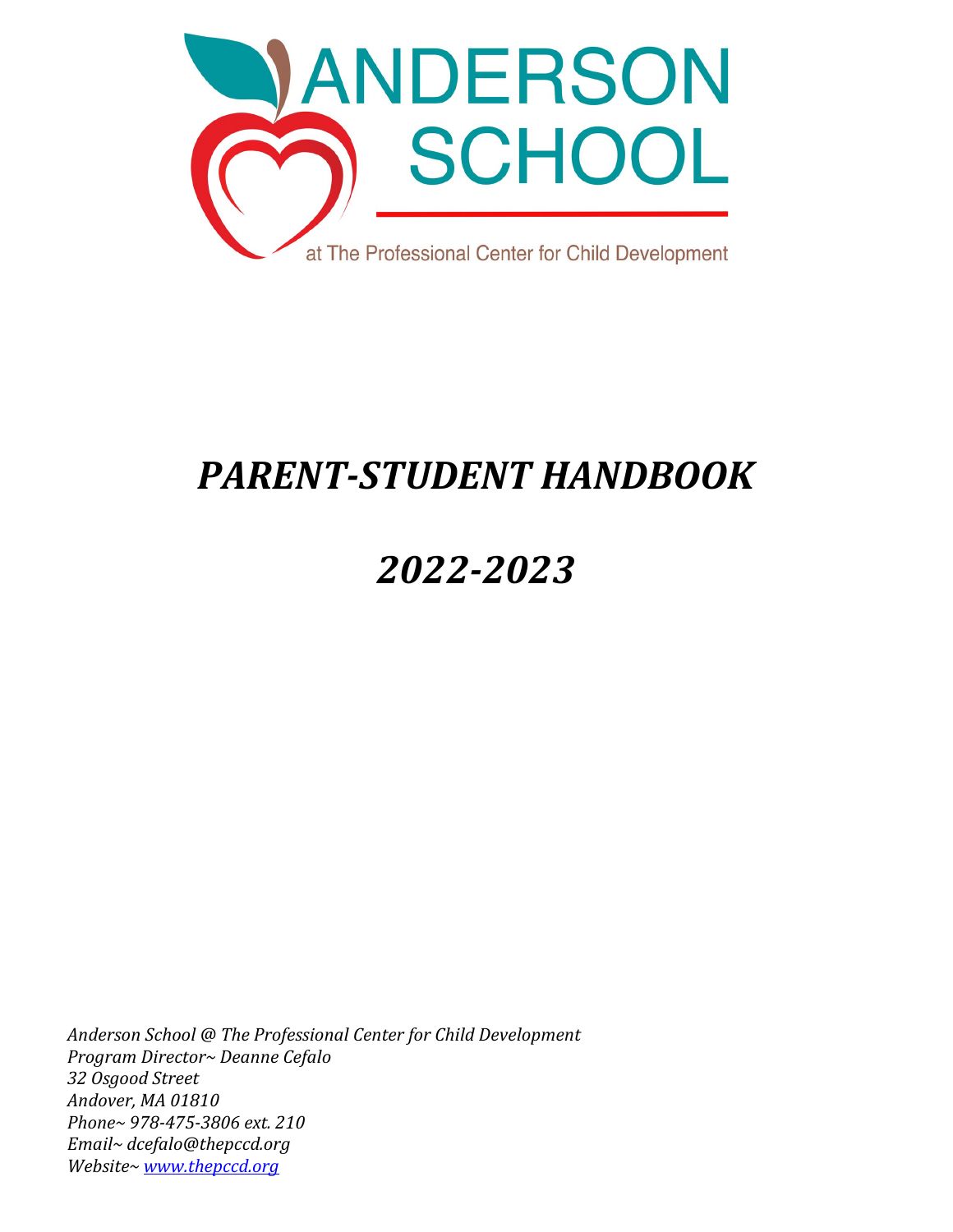# **TABLE OF CONTENTS**

| THE PROGRAM, CURRICULUM, ANCILLARY SERVICES, STAFF TRAINING             |  |
|-------------------------------------------------------------------------|--|
|                                                                         |  |
|                                                                         |  |
|                                                                         |  |
|                                                                         |  |
|                                                                         |  |
|                                                                         |  |
|                                                                         |  |
|                                                                         |  |
|                                                                         |  |
|                                                                         |  |
|                                                                         |  |
|                                                                         |  |
|                                                                         |  |
|                                                                         |  |
|                                                                         |  |
|                                                                         |  |
|                                                                         |  |
|                                                                         |  |
|                                                                         |  |
|                                                                         |  |
|                                                                         |  |
|                                                                         |  |
|                                                                         |  |
|                                                                         |  |
|                                                                         |  |
|                                                                         |  |
|                                                                         |  |
|                                                                         |  |
|                                                                         |  |
|                                                                         |  |
|                                                                         |  |
|                                                                         |  |
|                                                                         |  |
|                                                                         |  |
|                                                                         |  |
|                                                                         |  |
| Illness/Communicable Disease/Contagious Illness/Exclusion Criteria15-16 |  |
|                                                                         |  |
|                                                                         |  |
|                                                                         |  |
|                                                                         |  |
|                                                                         |  |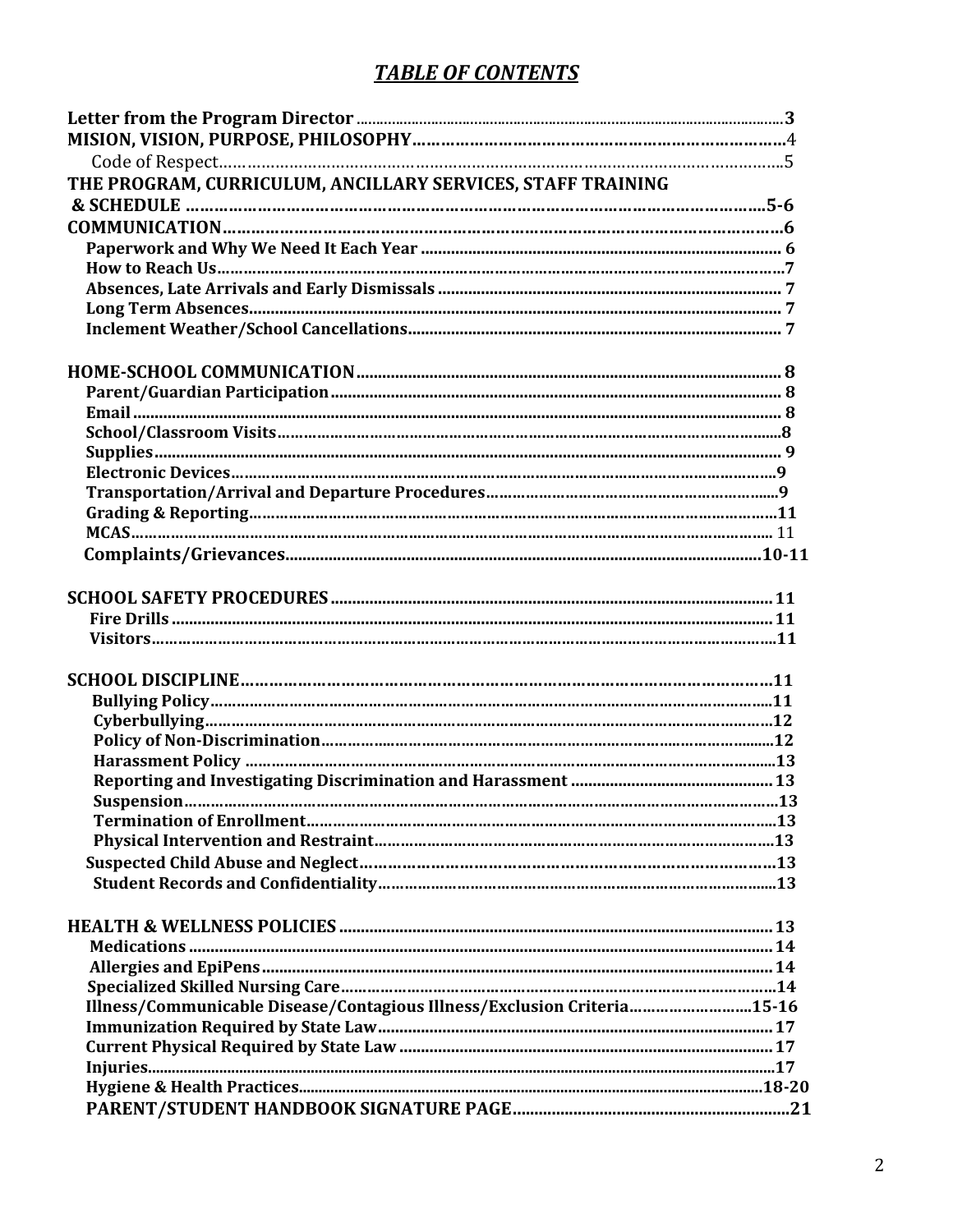## *August 2022*

*Dear Parents/Guardians and Students,*

*We are pleased to welcome you to the 2022-2023 school year at Anderson School. Our staff members are excited about beginning this upcoming year and working closely with you to provide your child with a positive learning experience supported by experienced and caring staff. We have a new calendar beginning July 11th, that changes the start and end time of the day, as well as adding an early release day once a month.* 

*We know that sharing information for effective communication will be an important component of this partnership. Our attached Parent/ Student Handbook has been revised and is intended to provide you with a starting point for locating the information you will need to participate in this conversation. Within the handbook, you will find an overview of programs and services, an explanation of school policies/procedures along with contact information. Please review this information and review it with your child, if appropriate. Some of the information might seem inappropriate for our student population but it is necessary per Department of Elementary and Secondary Education (DESE) regulations.*

*The signed signature page should be returned with other annual permission forms prior to the start of school. Please note that the full policy manual is available on our website www.thepccd.org and a hardcopy in the school. You will be notified of any updates or changes.*

*We thank you for your support, collaboration, and feedback. Keep in mind that one of the most important factors in your child's success and growth is our work together. We look forward to a successful year.*

*Sincerely,*

*Deanne Cefalo, M.Ed., B.C.B.A.*

*Program Director*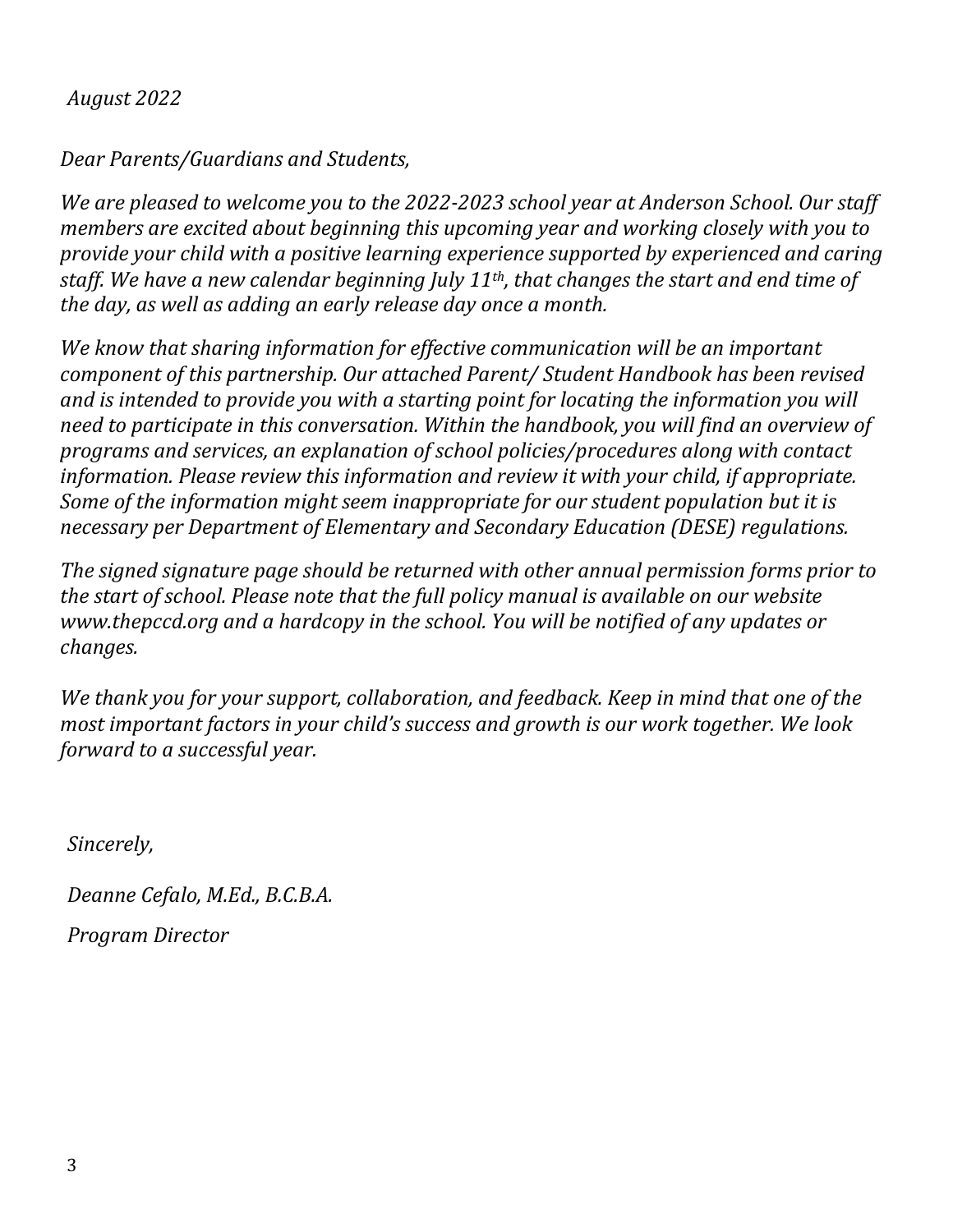## *MISSION, VISION, PURPOSE AND PHILOSOPHY*

#### *ANDERSON SCHOOL MISSION & VISION*

The Anderson School @ the Professional Center for Child Development classes create an inclusive community, which fosters skill development across all domains. We meet the unique needs of students with cognitive, learning, communication, and physical disabilities, who may also require medical complex care, by providing an array of integrated services. We value partnerships among students and families, staff, and districts. We are committed to providing each of our students with the support and services necessary to realize their highest potential. Our mission statement is "Nurturing the growth and potential of EVERY child."

*We will achieve these outcomes through:*

- *Partnering with parents/guardians to identify their priorities,*
- *Collaborative assessment and measurement of student progress,*
- *Collaborative implementation of student goals and objectives,*
- *Active engagement of students throughout their school day, and*
- *Ongoing maintenance and development of quality programming.*

#### *PURPOSE AND PHILOSOPHY*

We are committed to the following principles in carrying out our Mission with each student in our program:

- 1. To provide the appropriate tools, instruction and learning atmosphere to enable each student to succeed in learning to his or her fullest extent.
- 2. To provide opportunities for students to develop the full range of skills necessary to function as independently as possible: communication skills, social skills, academic skills, physical and daily living skills, and personal responsibility and community participation skills.
- 3. To provide each student with individualized, attainable, and meaningful tasks and activities to choose from.
- 4. To provide opportunities and services to support students and families in the experience of living with a disability within their community.
- 5. To actively engage parents as partners in the education of their children.

#### *ANDERSON SCHOOL COMMUNITY CODE OF RESPECT*

At the Anderson School, we strive to create and maintain a respectful and professional learning environment. Both parents and staff members should expect to be treated in a respectful and professional manner in any interaction.

The Anderson School values diversity and community and is committed to a culture that fosters free and open communication. We believe that a professional environment of mutual respect and civil conduct between and among students, staff, parents, and school districts is critical to the achievement of students and staff.

The Anderson School is committed to maintaining a culture that recognizes the worth and dignity of everyone in our community. Our common purpose is the growth and development of our students. **Principles**

This Code of Respect was created to help us adopt the following guiding principles into our culture and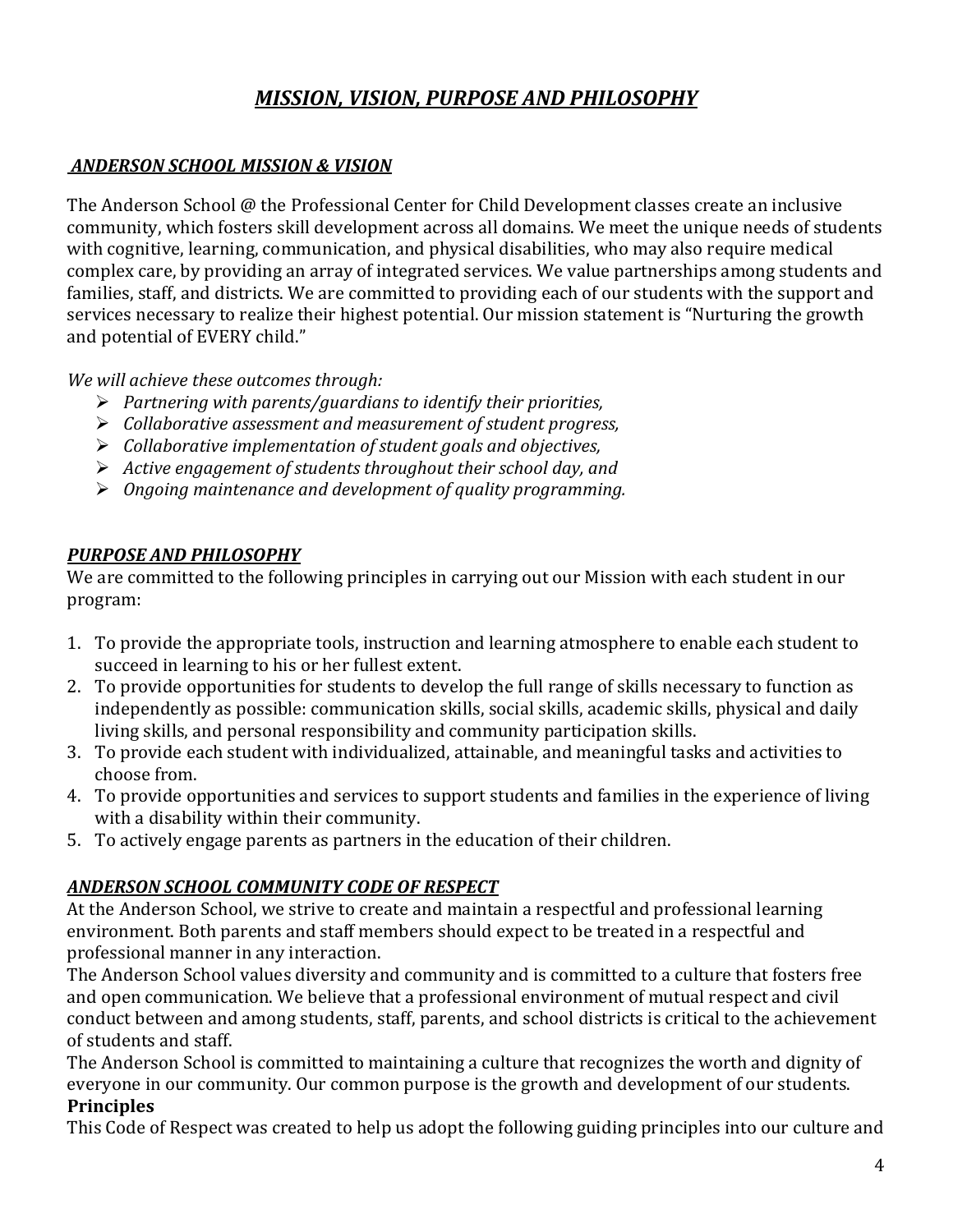community:

- Each member of our community deserves and has the right to be treated with respect.
- We are all teachers, models, and mentors for our students, teaching them by example how to solve problems, compromise, and deal with conflict productively and positively.
- We share the responsibility to work together to create an environment that fosters acceptance of the unique qualities and abilities of all community members so that we can learn from and teach each other.
- We seek to encourage the best from one another and build bridges instead of walls.
- We believe that honest and open communication is essential for the success of our students. This can only happen in an environment where it is safe to share ideas and perspectives.

#### **Standards**

In following the Code of Respect, community members are expected to maintain the following standards of behavior:

- Courtesy in actions, language, and demeanor
- Moderate tone and volume of voice
- Active and respectful listening
- Respectful acknowledgement of cultural differences
- Respect for the personal, civil and property rights of others
- Appropriate and courteous communication, including telephone calls, notes, letters, email, and text messages
- Taking care to direct communication to appropriate or relevant individuals
- Choosing the appropriate time and location to address a concern
- Willingness to continue to engage in conversation to resolve issues

#### **Our Commitment**

Anderson School community makes a commitment to:

- Believe in the best intentions of all students, staff, and parents
- Give the benefit of the doubt
- Be welcoming and inclusive
- Be open to compromise in our interactions
- Respect boundaries
- Be open-minded
- Refrain from making assumptions or jumping to conclusions
- Avoid generalizations, exaggerations or placing blame

#### *THE PROGRAM*

Anderson School provides intensive services for students 3-12 years of age who have multiple disabilities and/or need medical complex care. It follows the Massachusetts Department of Education Guidelines for Preschool Learning Experiences for preschool age students and the Massachusetts Curriculum Frameworks and Common Core Standards for elementary aged students. The students actively engage in daily routines, activities and experiences that provide optimal levels of stimulation required to explore their environment and increase quality of life. For some students, complex medical issues require frequent care from qualified personnel and nursing services. Therapies are also integrated into the classroom with the emphasis on teaming with classroom staff to meet each student's IEP (Individualized Educational Program) objectives. Comprehensive therapy services, including physical therapy, occupational therapy, speech and language therapy, vision services, and orientation and mobility services, are provided within the classroom to assure comprehensive integration and carryover of learning objectives.

#### *CURRICULUM*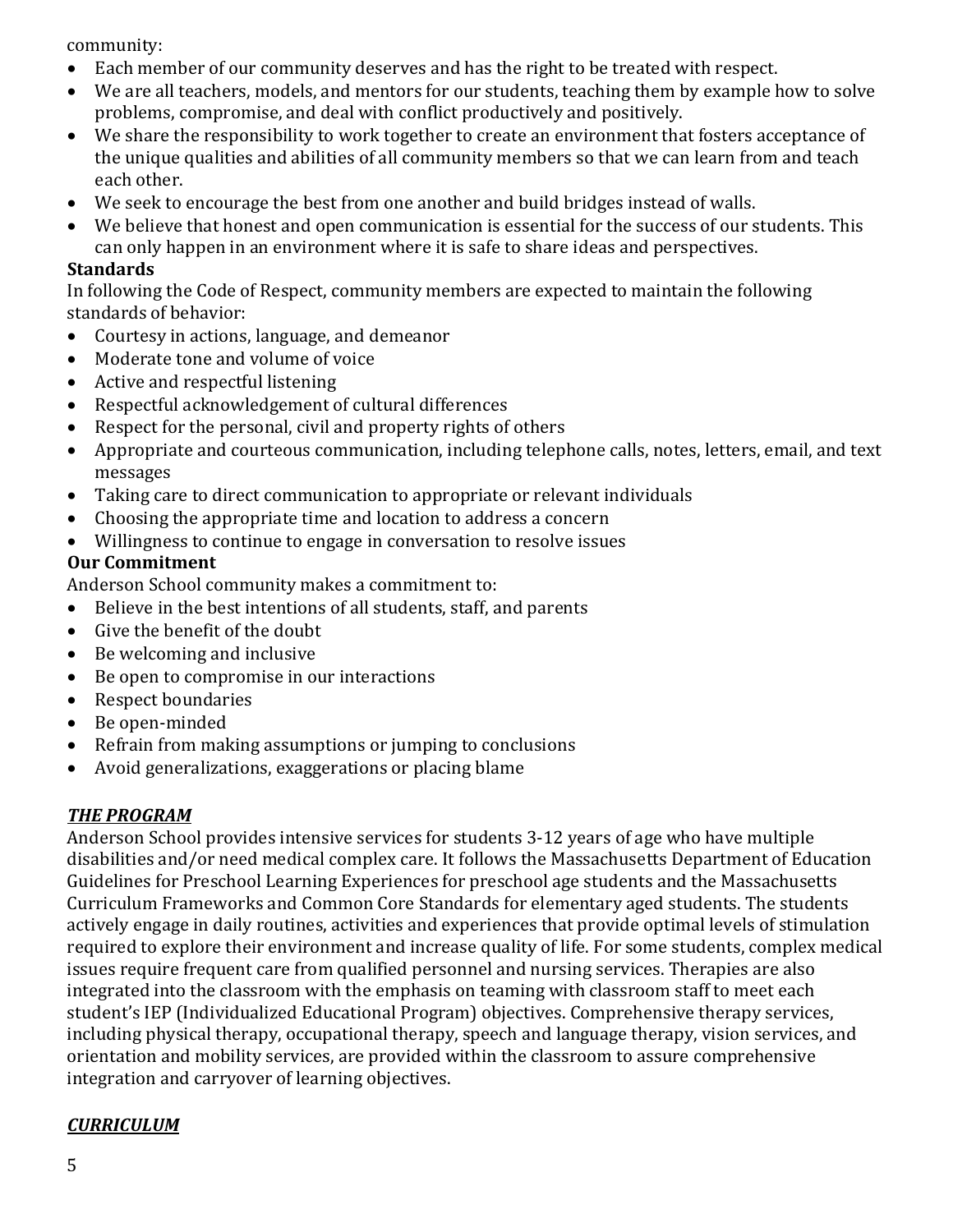The staff uses the Massachusetts Curriculum Frameworks and a variety of assessments to develop an educational program specific to each student's needs. Targeted areas include training in cognitive, communication, motor, social, leisure, vocational, employment, and independent living skills. Individual and small group opportunities are available. A total communication approach is used to facilitate language development in the context of direct teaching and the natural environment. This includes use of spoken language, vocalization, objects, pictures, sign language, gestures, and aided forms of communication. We offer a variety of accommodations as necessary to maximize each student's progress, including active learning spaces, sensory motor integration opportunities, visual enhancements, environmental control and computer access, and adapted literacy opportunities.

#### *Additional Services & Quality Components of the Anderson School*

We offer a highly structured program with a high staff to student ratio and consistent daily schedule. Therapies are delivered individually and/or small groups, as determined by the Team, within the classroom setting and/or ancillary settings, as well as integrated throughout the day. Some of our services include the following:

- $\div$  Speech and Language Therapy
- Occupational Therapy
- ❖ Physical Therapy
- Vision Services (contracted)
- Deaf/Blind Services (contracted)
- Orientation & Mobility (contracted)
- ❖ Music Therapy
- Orthotic/Wheelchair Clinics

## *STAFFING, PROFESSIONAL DEVELOPMENT AND TRAINING*

The staff includes certified special education teachers, trained teaching assistants, registered nurses, licensed speech & language, occupational and physical therapists. We contract with the teacher of the visually impaired, teacher of deaf/blind, orientation and mobility specialist as needed per the student's IEP.

Staff are provided with training in several areas on a regular basis both at orientation sessions prior to the opening of school and throughout the school year. Some of the various, mandated training sessions include emergency evacuation procedures, safe lifting and transferring of students, feeding safety, reporting abuse and neglect, CPR, behavior management, ethics, and civil rights. In addition to these regularly scheduled training sessions, staff are provided with a variety of sessions dealing with academic, behavioral, and medical issues pertinent to the population with whom they work.

## *SCHEDULE*

The Anderson School follows an 11- month school year calendar. A new calendar/schedule is being introduced this year. Students attend Monday -Friday from 8:30-2:00 each day. There is an early release day scheduled monthly (always a Wednesday) and dismissal is at 11:30.

# *COMMUNICATION*

## *PAPERWORK AND WHY WE NEED IT EACH YEAR*

To provide safe and appropriate services at school, members of the Anderson School staff require having the most accurate and up-to-date information about each student. Prior to each school year, parents/guardians need to complete annual information and consent forms. In case of emergency, we depend on the information in the file to know the best way to reach you and how best to care for your child. During the school year it is important that you notify the school as soon as possible of any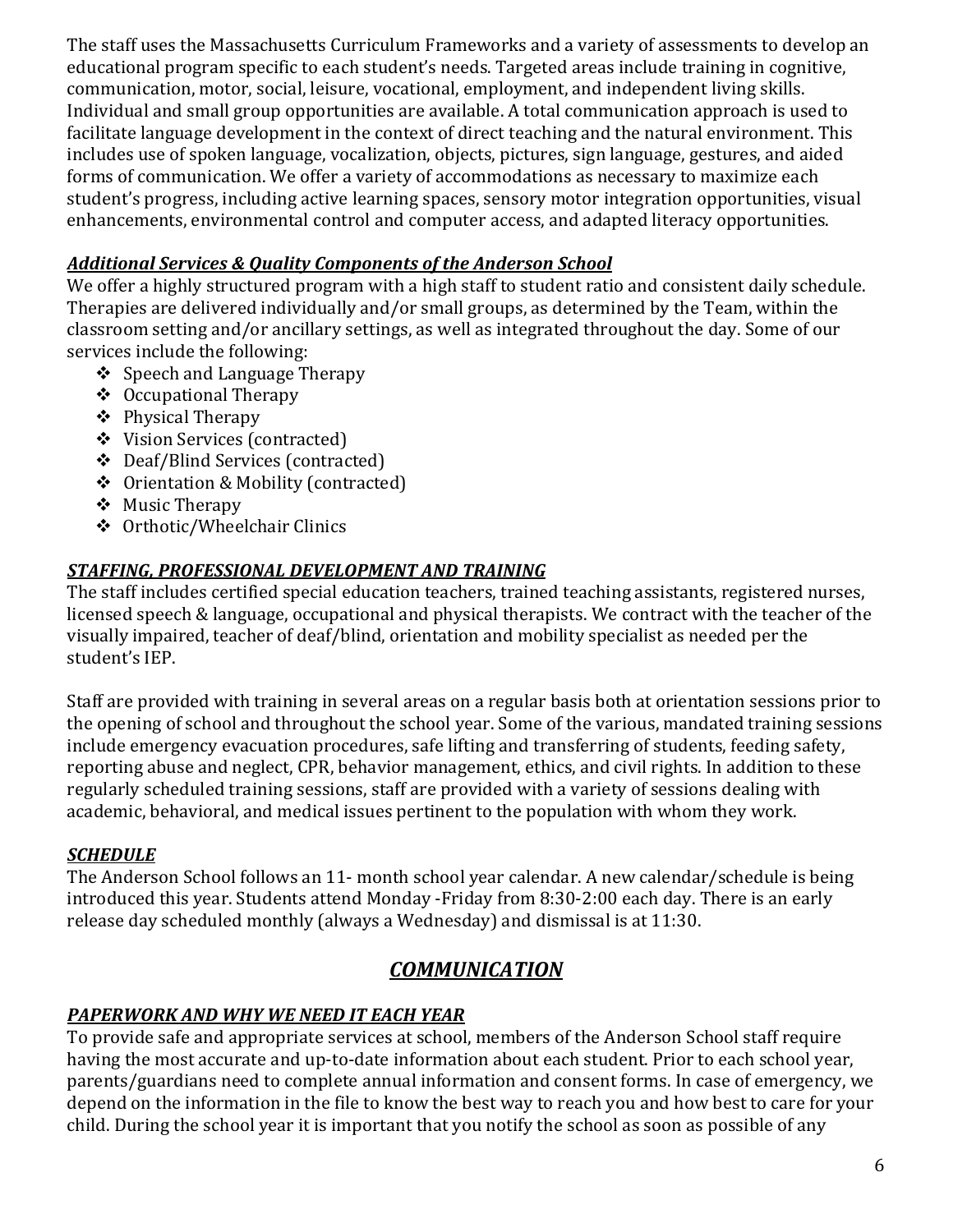changes to phone numbers, addresses, emergency contact names or phone numbers, etc.

## *HOW TO REACH US*

Staff are on duty each weekday from 8:00 a.m. to 3:00 p.m. at the main desk to answer general questions, to take messages or to direct your call to the appropriate staff member. After school hours, messages for staff members who have extensions can be left on those extensions. *The main telephone number is (978)-475-3806.* You can also email any of the staff members or use Brightwheel for the teacher and/or nurse. All Anderson School staff email addresses are composed of the first initial and last name of the staff member followed by @thepccd.org. For example, dcefalo@thepccd.org is the email address of Deanne Cefalo. **Faxes may be sent at any time to the following number 1-978- 475-6288.**

## *ABSENCES, LATE ARRIVALS, AND EARLY DISMISSALS*

Please contact the teacher if your child will be absent, late, and/or dismissed from school. Your child will only be released to the people listed on the emergency contact forms.

Please remember that if your child is transported by a transportation company, the company must also be informed of any changes in the transportation plan for any given day, whether that means that the bus will not be transporting your child at all that day or that you will need transportation for your child in only the morning or the afternoon.

#### *LONG-TERM ABSENCES*

Please inform us as soon as possible if it will be necessary for your child to be absent for a longer period, for example, a hospitalization or vacation. When your child is ready to return to school from a hospitalization you will need written documentation from the doctor that your child is able to return to school. Please have him/her include any changes/restrictions to your child's programming. The form may be faxed to the classroom nurse or Nurse Leader prior to returning.

#### *INCLEMENT WEATHER/SCHOOL CANCELLATIONS*

School delays or closings due to inclement weather follow the Andover Public School District.

- If the city or town in which you live have cancelled school and the **Anderso**n **School (Andover) has not**, parents/guardians are responsible for transportation on that day *if they so choose.*
- Announcements can be heard on the radio station WBZ AM1230. They can also be viewed on the following television stations: WBZ Channel 4, WCVB Channel 5 and WHDH Channel 7.
- $\triangleright$  Websites often offer the most up-to-date information.
- Some sites include:
	- www.thebostonchannel.com/closings
	- boston.cbslocal.com/closings/
	- www4.whdh.com/stormforce
	- **TIP:** Many websites also allow you to sign up for a text message if your school district cancels school.

## *HOME-SCHOOL COMMUNICATION*

#### *PARENT/GUARDIAN PARTICIPATION*

Parents/Guardians are valuable members of our team at the Anderson School. You can expect regular communication with your child's teacher, therapists, and other staff members. Some means of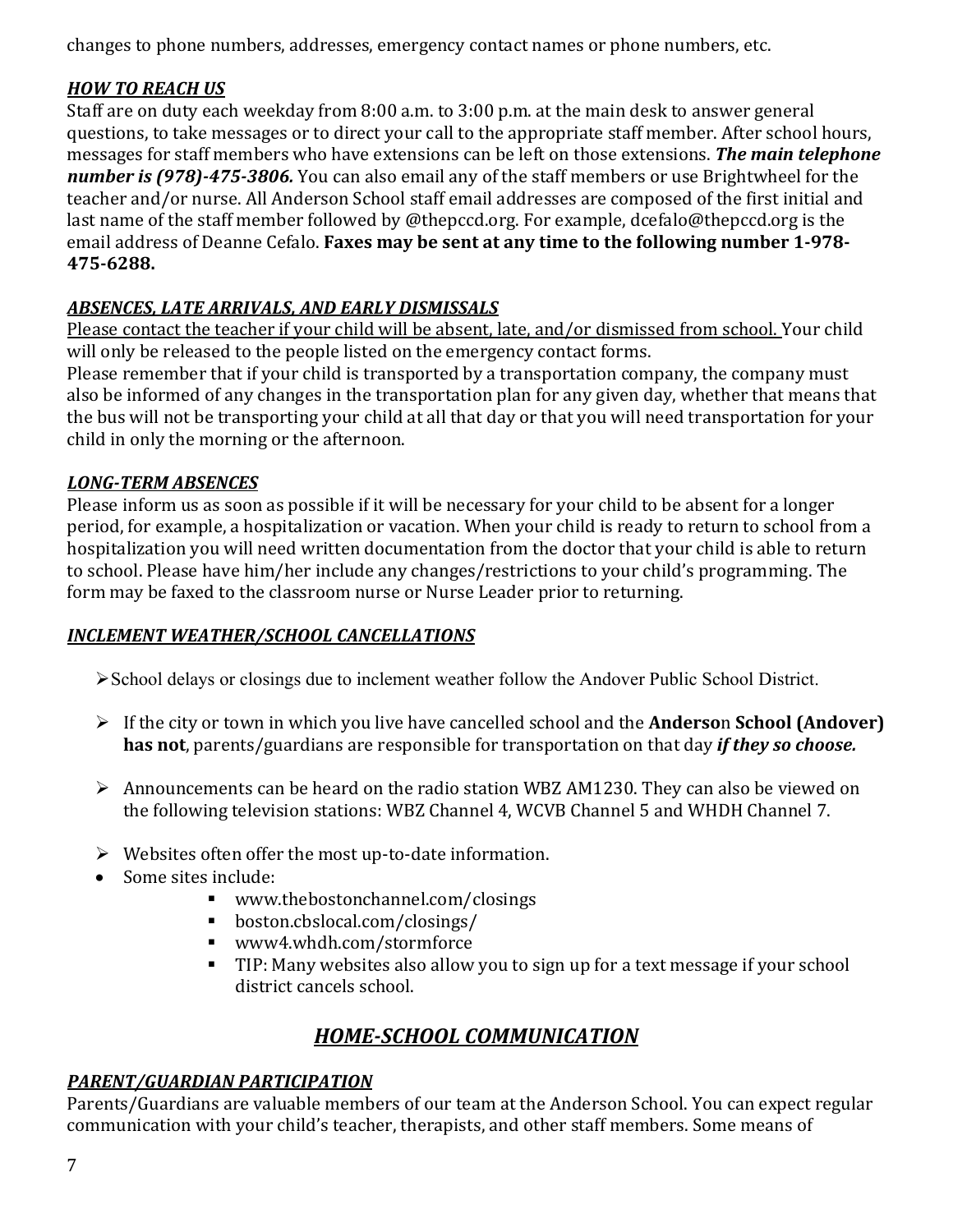communication with parents/guardians may include daily notes through Brightwheel, email messages, phone calls, written progress reports, parent meetings, and annual Team meetings. We encourage parents/guardians to contact us with any pertinent information regarding their child. This may include medication changes, changes in family dynamics or other school/home issues. Parents/guardians are also encouraged to be in contact with their child's team to receive updates, address concerns or simply discuss their progress. We believe ongoing communication is vital to the success of our students.

At the beginning of each school year, parents/guardians and teachers are encouraged to have a conversation to explore communication needs and preferences and to decide on a format for communication that works well for both. All medical issues, including medication changes or treatment, must be communicated directly to the nursing staff.

Parent/guardian engagement in the Anderson School is a high priority. The program makes every effort to provide on-going varied opportunities for parent/guardian involvement in all aspects of the program, including education, health, equipment, and safety matters relating to students, social and educational programs and supports for families, and opportunities for advocacy.

The Program Director coordinates parent/guardian activities within the school. A licensed social worker provides support/resources for families on a 1:1 or group basis and as needed. In addition, our development and marketing department offers activities throughout the year such as fundraisers and appreciation programs. Our Director of Regional Consultation Program provides ongoing professional development and resources that are communicated to our families via the Program Director.

The Program Director reaches out to parents/guardians annually to recruit volunteers to participate in the Parent Advisory Group (PAG). The Program Director is responsible for making the schedule for the school year and holding the meetings with a variety of topics that address the health, safety, and education of the students.

#### *EMAIL*

All staff members have access to email at work, and those parents who also have access to email should feel free to use this method to communicate with teachers and therapists. All Anderson School staff email addresses are composed of the first initial and last name of the staff member followed by @thepccd.org. For example, dcefalo@thepccd.org is the email address of Deanne Cefalo. Under most circumstances you should expect to receive a response to your email within 24 hours. If several days go by without a response, please follow up with a telephone message, as occasionally emails do not reach their intended recipients. **It is important for staff and parents to remember that there is no expectation of privacy in the PCCD email system. Any email that is sent or received in our system can be retrieved through the email server and viewed by our technology support staff and/or administration.** In addition, please be aware that all emails regarding a student become part of the student's record.

#### *SCHOOL/CLASSROOM VISITS*

We welcome visits from parents/guardians. However, we know that maintaining "time on learning" is crucial to the achievement of our students.

In order, to maximize time on learning for our students, we all must work to control and limit the number of distractions and interruptions that occur within the school and classrooms as much as possible. Although parents/guardians are always welcome to come into the school and to observe their child in his/her classroom or therapy time, we know that presence of any parent in the educational and therapy areas of the school can serve as a potent distraction for any student. Consequently, we ask that parents/guardians follow these guidelines for coming and going within the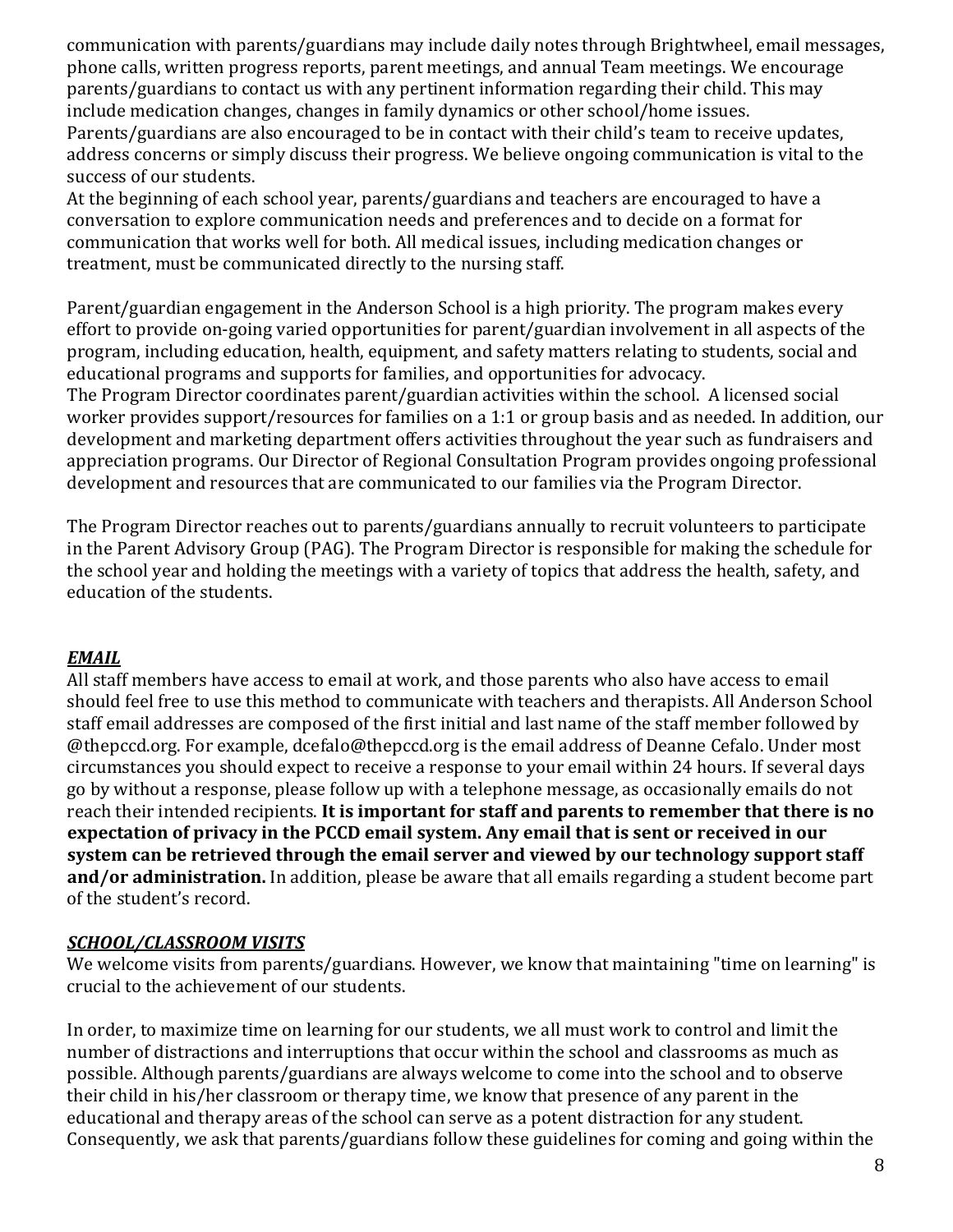school:

- 1. If you would like to observe your child in the classroom or in one of the therapies, please contact the teacher or therapist in advance to set up the best time for the visit that allows for the program administrator or designee to accompany the parent/guardian or visitor. Observations should last no more than an hour.
- 2. It is difficult for teachers to speak during class times while students are present, so we ask that you set up a separate appointment time to discuss issues or share information. You can contact the teacher by note, email or voicemail to set up a time.
- 3. There may also be times when an outside professional may need to observe a student in a classroom or therapy area. Only professionals with a specific need to observe or evaluate a student will be allowed to observe in classroom settings, and only with parent/guardian notification and/or consent. School districts may also send their professionals to perform evaluations of their students with the consent of the parent/guardian.
- 4. Professionals should arrange visits through the Program Director and will only be allowed when the school district or parents/guardians of the child being observed have made a specific request. Observations should generally be limited to one hour. If more time is needed, it will be determined on an individual case.

#### *SUPPLIES*

Parents/guardians must provide snacks, lunch, and beverages for their child at school. Parents/guardians must also supply personal hygiene items such items as diapers, wipes, cremes and ointments, toothbrushes, etc. and change of clothes. Please label all clothing. Teachers may ask for other supplies that are pertinent to your child's classroom.

#### *ELECTRONIC DEVICES*

- Students may be allowed to use personal electronic devices during bus rides and break times.
- **Parents/guardians who choose to send these devices to school do so at their own risk.** Many of these devices are quite expensive. The Anderson School takes NO RESPONSIBILITY for lost, stolen, damaged, broken, or other problems that occur with electronic devices.
- If any of these items are used for instructional purposes (i.e., iPad, laptop, other speech generating devices (AAC device), the parent/guardian should make sure they have a warranty and/or insurance in case of accidental damage to the item at school or during transport.

## *TRANSPORTATION/ARRIVAL AND DEPARTURE PROCEDURES*

For most students, a transportation company hired through the special education department of the city or town where the student resides provides transportation to the Anderson School. Other students are transported to and from school by their parents/guardians. Questions about individual transportation schedules and routes should be directed to the transportation coordinator or special education liaison from your school district.

If there is any change in your child's transportation plan on a given day (i.e., if your child will be out sick or if you will be dropping off or picking up your child when he/she usually rides the bus) please notify your bus driver/transportation company **and** your child's teacher. If your child will be out of school for an extended period, please remember to contact your transportation company in advance of the time you would like your child's transportation to resume.

- Staff from your child's classroom will assist with transportation at arrival and dismissal times and are focused on the safety of the students.
- Parents/guardians driving their children to school in the morning are asked to follow the traffic flow.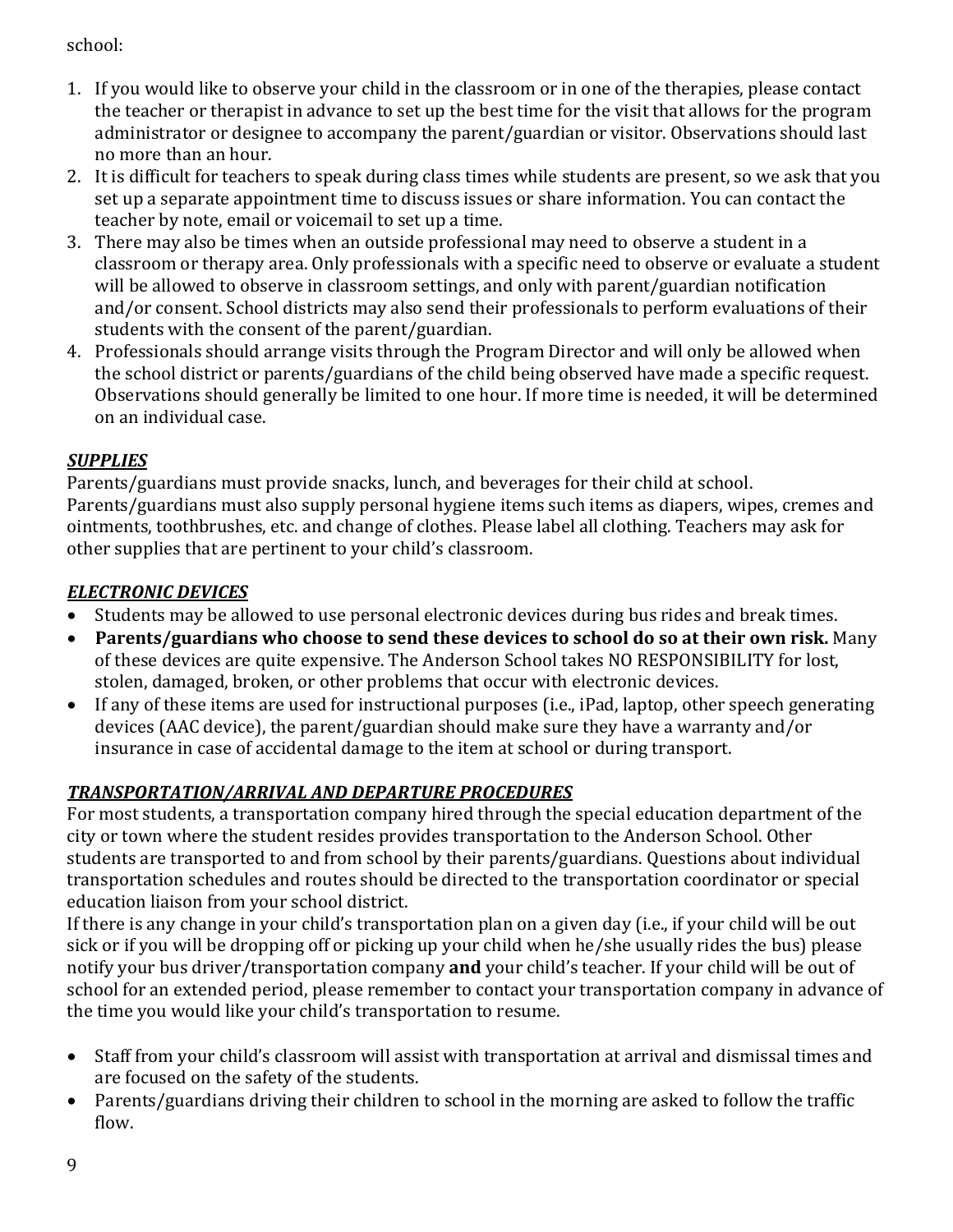• Once students are on the bus/van they cannot be returned back to the school for any reason, medical or behavioral. There may not be adequate supervision at that time.

#### *GRADING AND REPORTING*

Progress is reported three times annually (December, March & June). The progress is reported on all your child's IEP goals and objectives. Data collection is taken on a regular basis and an IEP is developed annually. A re-evaluation is completed every three years. The Anderson School does not prepare report cards annually with letter grades for our students.

#### *MCAS*

The following information can be found on the Massachusetts Department of Elementary and Secondary Education website: "The Massachusetts Comprehensive Assessment System (MCAS) is designed to meet the requirements of the Education Reform Law of 1993. This law specifies that the testing program must:

- test all public school students in Massachusetts, including students with disabilities and limited English proficient students;
- measure performance based on the Massachusetts Curriculum Framework learning standards;
- report on the performance of individual students, schools, and districts.

As required by the Education Reform Act, students must pass the grade 10 assessments in English Language Arts (ELA) and Mathematics as one condition of eligibility for a high school diploma (in addition to fulfilling local requirements)."

Testing begins in 3rd grade and most students at the Anderson School participate in the MCAS Alternate Assessment, which is a portfolio that is submitted to the Department Elementary Secondary Education (DESE) instead of taking the written assessment with accommodations determined at the IEP meeting each year.

#### *COMPLAINTS/GRIEVANCES*

The Anderson School at the Professional Center for Child Development is committed to the prompt and equitable resolution of all concerns, complaints or grievances by parents/guardians, and students. This includes all allegations of discrimination based on race, color, sex, gender identity, religion, national origin, sexual orientation, disability, or homelessness.

Parents/guardians and/or students who have a complaint/grievance can seek to resolve their complaint or grievance through an informal and/or formal process. The LEA will be kept informed during informal and formal processes.

#### **Informal Resolution**

In the event a parent/guardian or student has a complaint about an aspect of the program, the first step is to discuss the issue with the teacher or therapist. If a resolution is not reached, then you would bring it to the Program Director. The Program Director will make every attempt to resolve the issue promptly and fairly to the satisfaction of the person making the complaint, within 10 working days of the date the complaint was made. If not satisfied, the person making the complaint may choose to proceed in seeking formal resolution.

**Deanne Cefalo, Program Director 32 Osgood Street Andover, MA 01810 978 475-3806 ext. 210**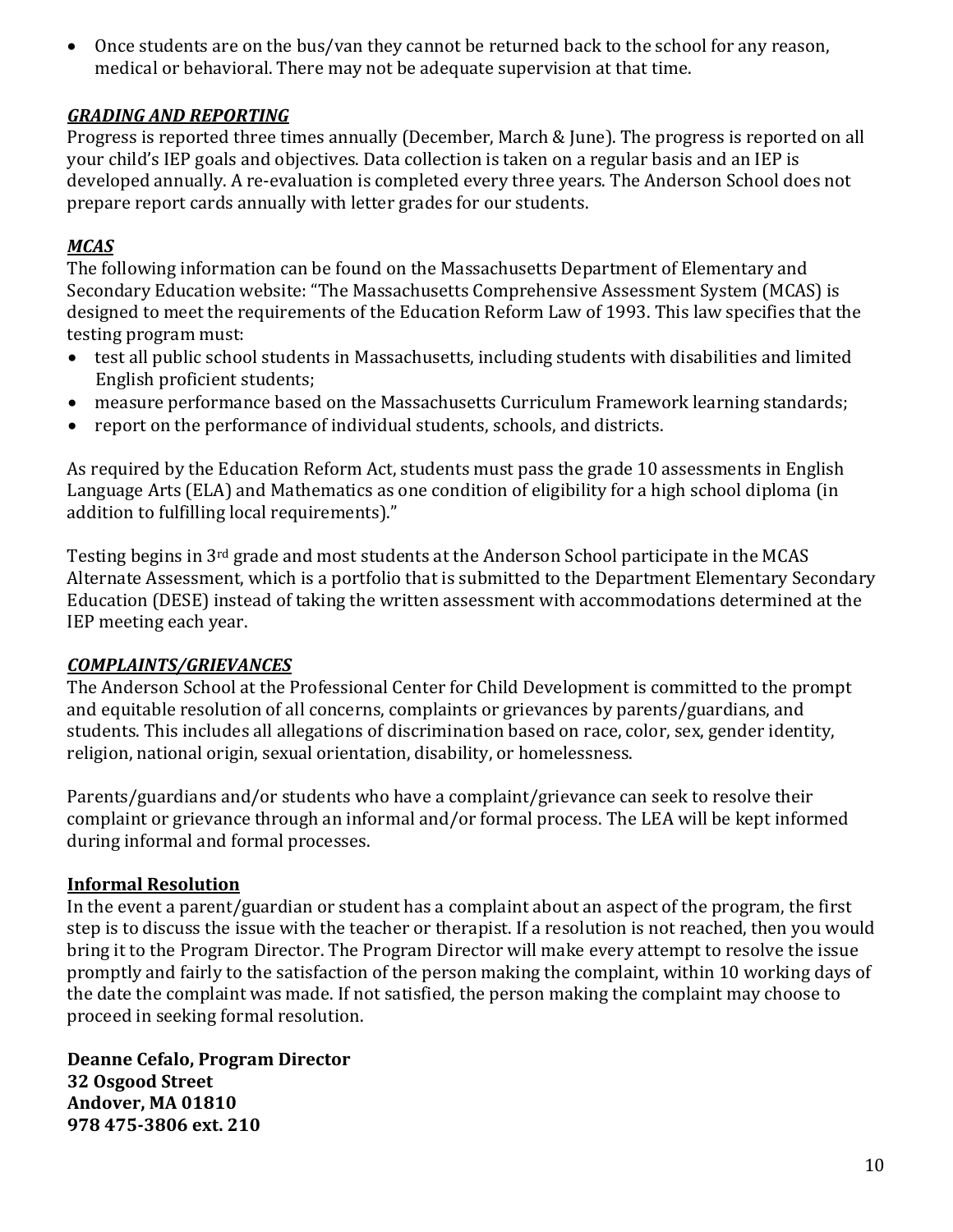#### **dcefalo@thepccd.org**

## **Formal Resolution & Appeals Process**

A parent/guardian and/or student may seek formal resolution of complaints/grievances, (whether they have sought informal resolution), by submitting their concern in writing to the Executive Director. The written complaint should be as specific as possible. The Executive Director will complete an investigation as appropriate regarding the complaint/grievance within 10 school days of the date the complaint was made. The findings of the investigation will be documented in writing within five school days and will include a determination of any action that is warranted.

**Christian Hunt, Executive 32 Osgood Street Andover, MA 01810 978 475-3806 ext. 204 chunt@thepccd.org**

## *SCHOOL SAFETY PROCEDURES*

#### *EMERGENCY/EVACUATION DRILLS*

Fire drills are routinely held as a safety measure and to keep everyone alert to proper procedures. Fire drills are to be taken seriously. When the alarm is sounded, students and staff will exit according to fire drill procedures posted in each room of the school. Teachers will take attendance once all students have exited the building to ensure all students are accounted for. Returning to the building will commence upon notification by the Fire Chief or designee for the school. (The full manual is available in the Anderson School)

#### *VISITORS TO THE BUILDING*

All visitors, including parents/guardians, must report to the main office upon arrival in the building. Every visitor must sign in. Staff will call the person with whom you are meeting, and the person will come to greet you at the office. Parents are not to go directly to their child's classroom without checking in at the office.

## *SCHOOL DISCIPLINE POLICIES*

#### *BULLYING and CYBER BULLING POLICY (See Anderson School Policy manual for complete policy)*

The Anderson School is invested in providing an educational environment that is safe from harassment and bullying policy prohibits bullying as defined by M.G.L. c.71, 370. Acts of bullying, cyber bullying, and retaliation are prohibited:

- On school grounds, property immediately adjacent to school grounds, at a school sponsored or school-related activity, function, or program whether on or off school grounds, at a school bus stop, on a school bus or other vehicle owned, leased, or used by a school district or school, or using technology or an electronic device owned, leased, or used by a school district or school and,
- At a location, activity, function, or program that is not school-related, or using technology or an electronic device that is not owned, leased, or used by a school district or school, if the bullying creates a hostile environment at school for the target, infringes on their rights at school or materially and substantially disrupts the education process or the orderly operation of a school. Nothing contained herein shall require schools to staff any non-school related activities, functions, or programs.

Bullying is defined by Massachusetts's law to include the following: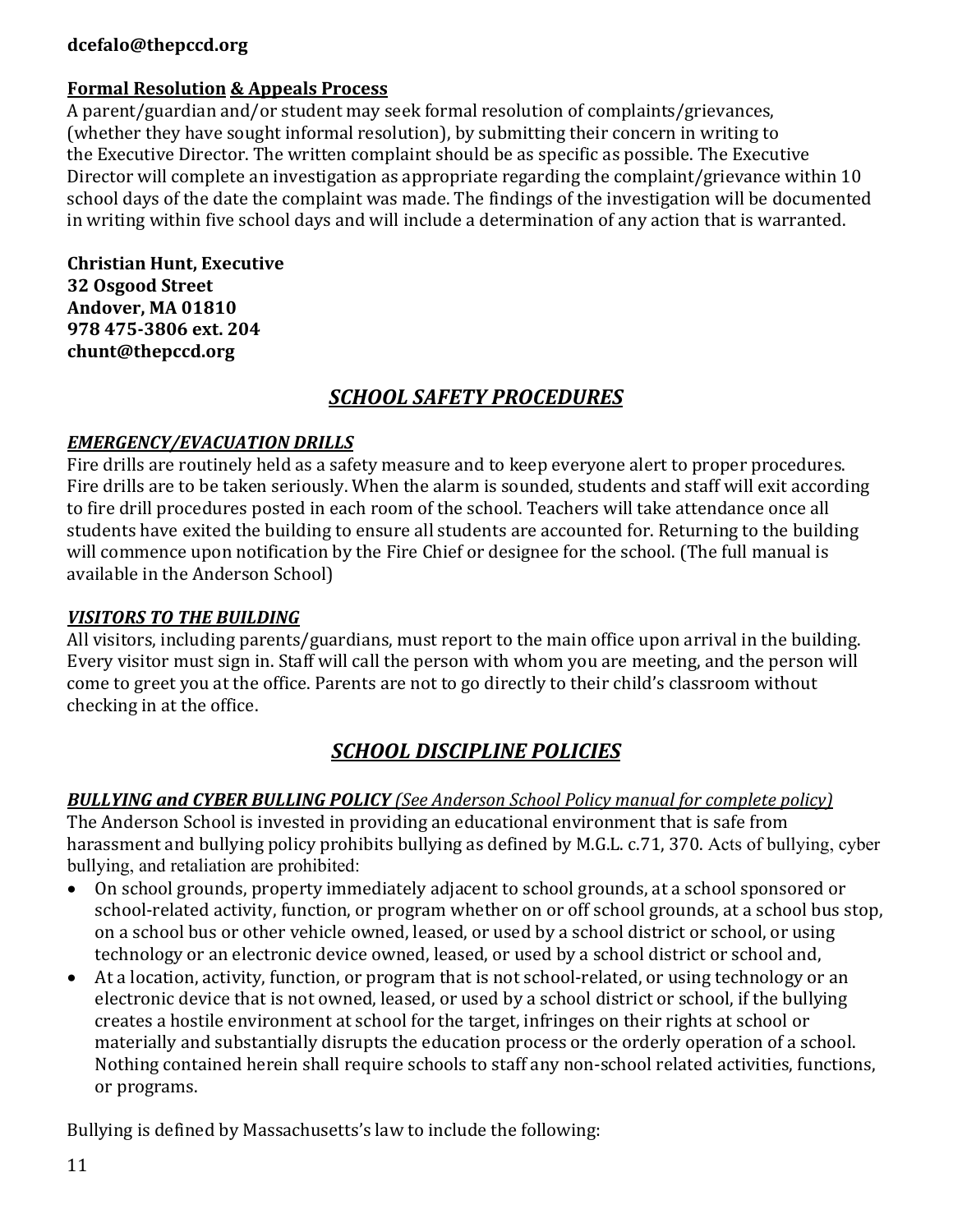The repeated use by one or more students of a written, verbal, or electronic expression or a physical act or gesture, or any combination thereof, directed at a target that:<br>• Causes physical or emotional harm to the target or damage to the

- Causes physical or emotional harm to the target or damage to the target's property.
- Places the target in reasonable fear of harm to himself or of damage to his property.
- Creates a hostile environment at school for the target.
- Infringes on the rights of the target at school; or
- Materially and substantially disrupts the education process or the orderly operation of a school.

Cyberbullying is bullying using technology or electronic devices such as telephones, cell phones, computers, and the Internet. It includes, but is not limited to, email, instant messages, text messages, and Internet postings. See M.G.L. c. 71, § 370 for the legal definition of cyberbullying.<br>• Hostile environment, as defined in M.G. L. c. 71, § 370, is a situation in which b

- Hostile environment, as defined in M.G. L. c. 71, § 370, is a situation in which bullying causes the school environment to be permeated with intimidation, ridicule, or insult that is sufficiently severe or pervasive to alter the conditions of a student's education.
- Retaliation is any form of intimidation, reprisal, or harassment directed against a student who reports bullying, provides information during an investigation of bullying, or witnesses or has reliable information about bullying.
- Staff includes, but is not limited to, educators, administrators, counselors, school nurses, cafeteria workers, custodians, bus drivers, athletic coaches, advisors to extracurricular activities, support staff, or paraprofessionals.
- Target is a student against whom bullying, cyberbullying, or retaliation has been perpetrated.<br>• All forms of harassment in cyberspace, often referred to Cyberbullying, are unacceptable. As
- All forms of harassment in cyberspace, often referred to Cyberbullying, are unacceptable. As defined by Massachusetts law, 'Cyberbullying through the use of technology or any electronic communication, which shall include, but shall not be limited to, any transfer of signs, signals, writing, images, sounds, data or intelligence of any nature transmitted in whole or in part by a wire, radio, electromagnetic, photo electronic or photo optical system, including, but not limited to, electronic mail, internet communications, instant messages or Facsimile communications.
- Cyberbullying shall also include the creation of a web page or blog in which the creator assumes the identity of another person or the knowing impersonation of another person as the author of posted content or messages, if the creation or impersonation creates any of the conditions described above that falls under the definition of bullying the distribution by electronic means of a communication to more than one person or the posting of material on an electronic medium that may be accessed by one or more persons, if the distribution or posting creates any of the conditions described above that falls under the definition of bullying.
- Cyberbullying includes online actions to harass, tease, intimate or terrorize another person via inappropriate or hurtful use of technology, including text messages, digital pictures or images and web site posting. All reports of cyberbullying will be investigated fully.

If we become aware that any type of bullying or cyberbullying has taken place, whether in school or out of school, between or amongst any Anderson School students, we will take appropriate and necessary action which can include, but is not limited to, disciplinary action, police notification, parent/guardian meetings and expulsion.

#### *POLICY OF NON-DISCRIMINATION (Title IX)*

The Anderson School admits and does not discriminate of students any race, color, gender, gender identity or expression, sexual orientation, religion, limited English proficiency, and national origin to all the rights, privileges, programs, and activities generally accorded or made available to students at the school and in the administration of its educational policies.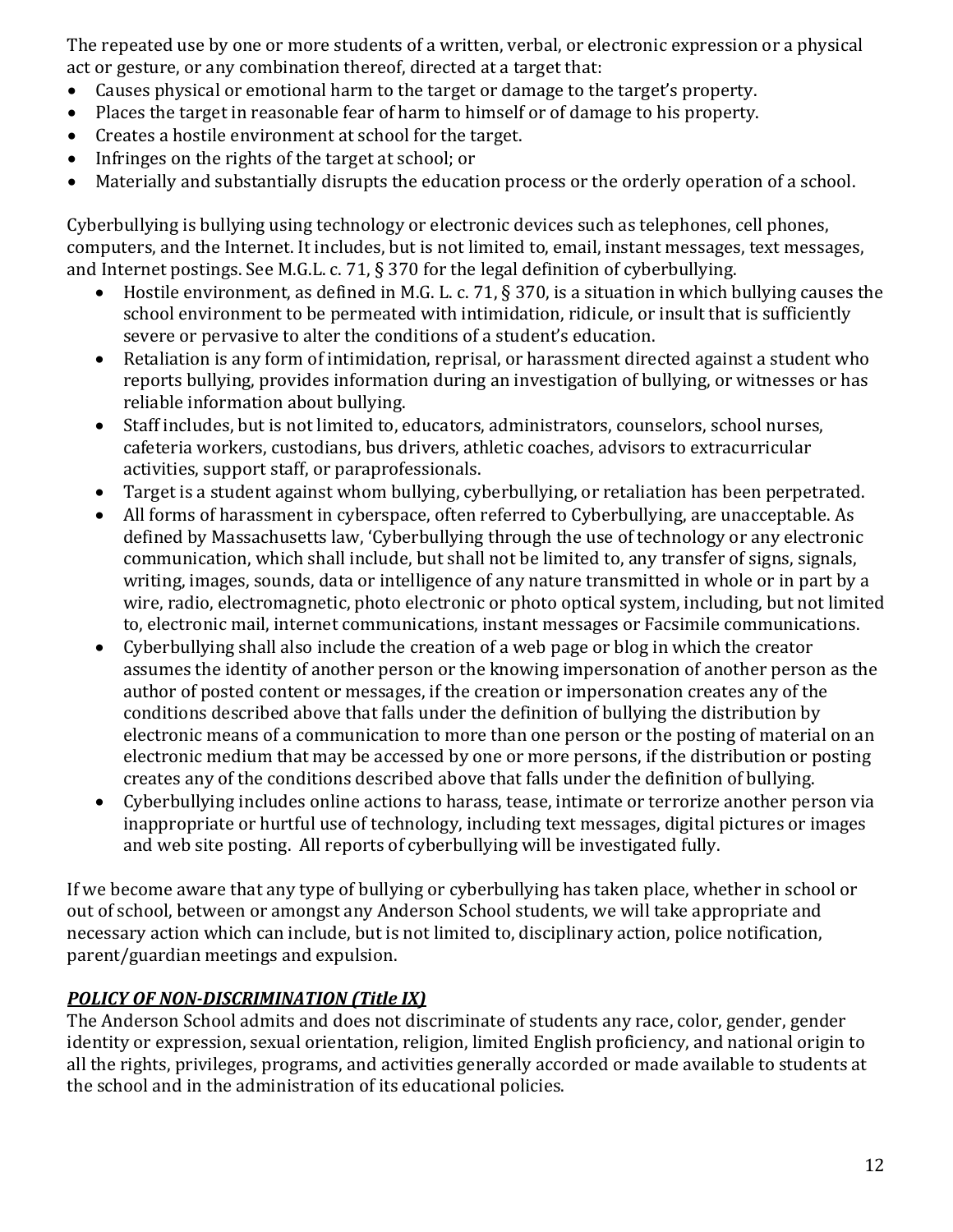## *HARASSMENT POLICY*

The Anderson School will not tolerate any behavior (speech or action) which results in the harassment or discrimination of any student/staff based upon gender, race, color, national origin, religion, age, sexual orientation, disability, style of dress, speech, emotional issues, or physical characteristics as in size, weight, shape, smell or personal expression.

All students and staff at the Anderson School are always expected to conduct themselves respectfully to provide an environment free of discrimination and harassment.

#### *REPORTING AND INVESTIGATION OF DISCRIMINATION AND HARASSMENT (See Anderson School*

#### *Policy manual for complete policy)*

Any student who believes that he/she has been subjected to or that some other person has been subjected to any conduct prohibited by this policy, should, as soon as possible, report the conduct to the teacher, nurse, or Program Director.

#### *SUSPENSION (See Anderson School Policy manual for complete policy)*

Suspension is never used given our current population of students.

## **IX. Special Education Discipline—1415(k)(1)(B)/300.530-537**

#### *TERMINATION OF ENROLLMENT*

The Anderson School reserves the right to terminate a student's enrollment in accordance with the procedures set forth in 603 CMR18.00 and 603 CMR 28.09.

#### *PHYSICAL INTERVENTION & RESTRAINT POLICY (See Anderson School Policy manual for complete policy)*

Currently, given our student population, the staff at the Anderson School does not implement physical intervention and/or restraint. Regardless, staff is trained in the use of physical restraint. Physical intervention is used as a last resort and only in the event that a student behaves in a manner that may be harmful to him or herself or others and is not responsive to less restrictive interventions. Parents must be verbally notified within 24 hours and receive a written report within three days of any incident of physical intervention. Any restraint that results in an injury must also be reported to DESE and the LEA.

#### *SUSPECTED CHILD ABUSE AND NEGLECT*

If it is suspected that a student has been a victim of child abuse or neglect, the staff will make the determination if immediate medical attention is needed. All staff members at the Anderson School are mandated law must report reporters and all suspected cases of abuse or neglect reported to the Department of Child and Family Services. Staff members are expected to report any suspected abuse or neglect immediately to the Program Director of the Anderson School.

#### *STUDENT RECORDS & CONFIDENTIALITY*

Anderson School does not issue the names, addresses and personal information about students to any outside agencies without the prior written consent of the student (at age 18) or parents/guardians in accordance with Massachusetts Law 603 CMR 230.07 (4).

## *HEALTH & WELLNESS POLICIES*

The Anderson School employs registered nurses for each classroom each day. We also have a Nurse Leader in our program and the Healthcare Coordinator overseeing the agency in our building.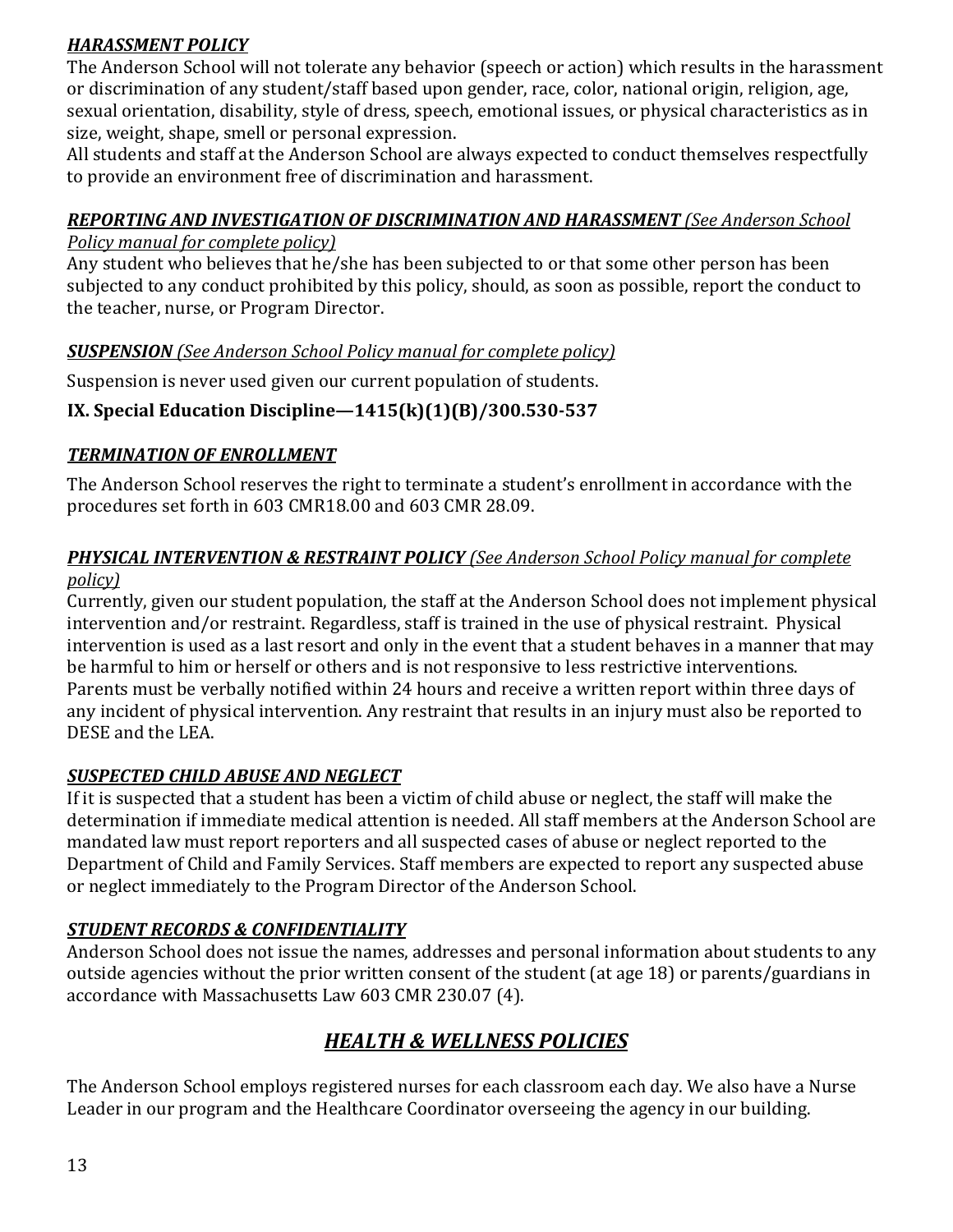#### *MEDICATIONS*

- We are obligated to adhere to the policy of the Massachusetts Department of Elementary and Secondary Education, and Department of Public Health, which states that no prescription medication is to be administered unless accompanied by written authorization from the student's physician and parents/guardians. These forms are available from the school nurse and sent out each year in the school information packet.
- Information required must include the name of the medication, dosage, and time to be administered. Medications administered at school must be in a prescription bottle (you can request a duplicate or extra bottle for school from the pharmacy) or, if not a prescription medication, in the original container. No medications will be accepted in plastic bags or plastic containers.
- Non-prescription medications need to be accompanied by written authorization from the student's physician and parent/guardian and given to the school nurse. The medication must be in the original container.
- Over-the-counter medications must be brought to the school by a parent/guardian and given to the school nurse. **Please do not send medication to school with your child or bus driver.** The medication will be counted (when necessary) and locked in the medication cabinet.
- A student, regardless of age or prescription, should never be in possession of medication while at school.
- It is critical that the nurse and appropriate staff be informed about ALL medications that our students are taking, not just the ones given at school. Please be sure to call the nurse with ANY and ALL changes in medications.

#### *ALLERGIES AND EPIPENS*

If your child has a known allergy, please identify this allergy to the nurse/staff prior to admission so that safety measures can be communicated to all staff. If your child's physician prescribes an EpiPen, please provide one to the school nurse for use in case of an allergic reaction. All staff is trained to administer EpiPens. Your child's teacher will notify you if his/her classroom is an allergy aware class.

#### *SPECIALIZED SKILLED NURSING CARE*

Students requiring specific specialized health care treatments, procedures or interventions during the school day require a signed doctor's order.

Specialized care requiring signed medical orders include: enteral feeds: G-tube feeds, J-tube feeds, G-J feeds, hydration via a G-tube, G-J tube or J-tube; Chest physiotherapy (CPT), suctioning, tracheal care, continuous pulse oximetry, diabetes care, bladder catherization, Vagal nerve stimulater (VNS) orders, specialized diets (i.e., ketogenic).

Orders for tube feeds and other treatments as noted above need to be completed yearly or whenever any change in orders occurs.

## *ILLNESS/ COMMUNICABLE DISEASE/CONTAGIOUS ILLNESS/ EXCLUSION CRITERIA*

## **ILLNESS POLICY September 28, 2021**

When a child is ill, a determination must be made about whether the child should attend (or be sent home from) school, childcare, group, or home visit. Parents, caregivers, and staff should determine if the child's illness meets the following key criteria for exclusion:

- Prevents the child from participating comfortably in activities
- Results in a need for care that is greater than staff members can provide without compromising the health and safety of other children
- Poses a risk of spread of harmful disease to others (see list below of excludable conditions)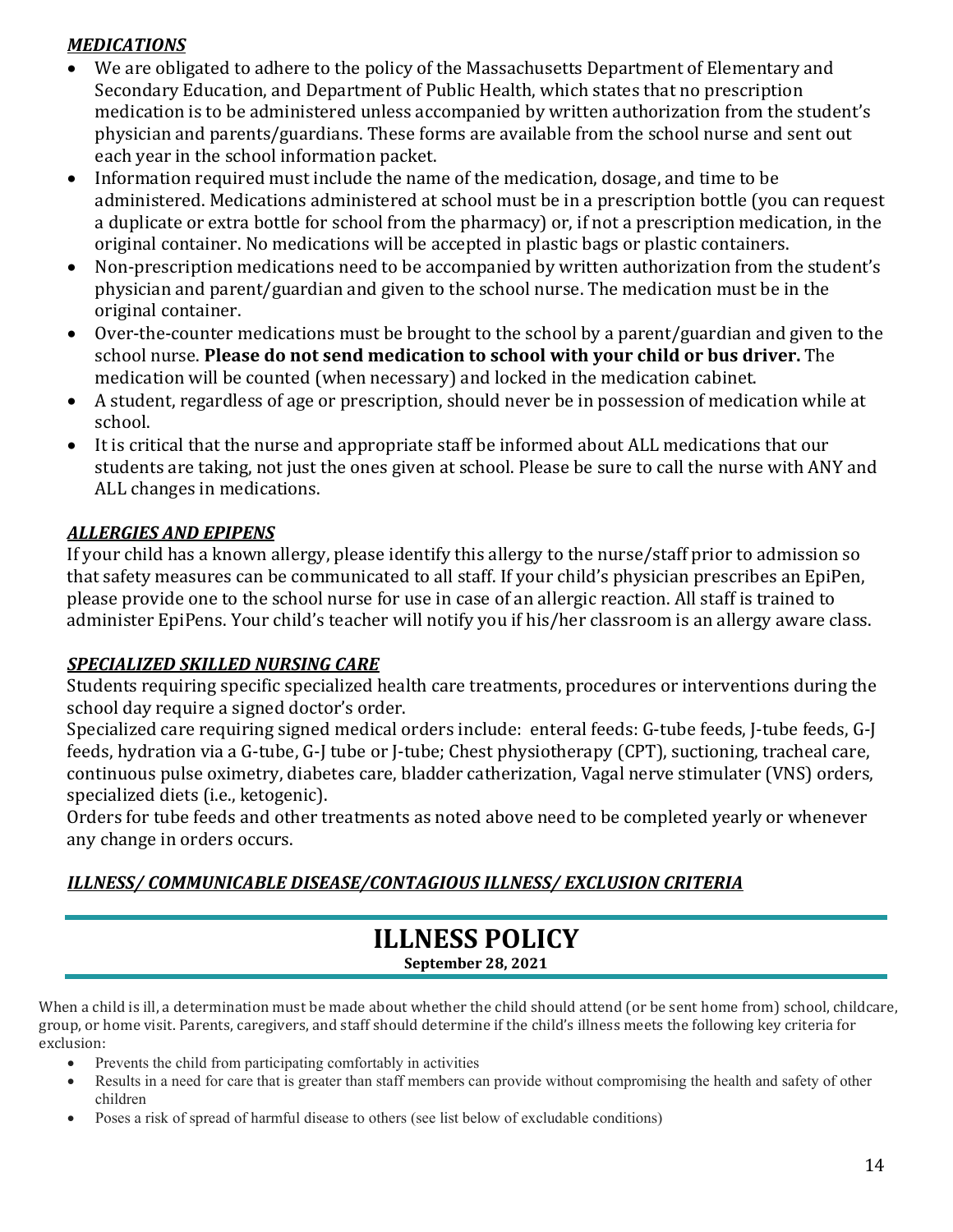If any of the above criteria are met, the child should be temporarily excluded, regardless of type of illness.

| <b>ILLNESS OR SYMPTOM</b>                                                                                                                       | <b>STAY HOME FROM SCHOOL/GROUP</b><br><b>NO HOME VISIT</b>                                                                     | <b>RETURN TO SCHOOL/GROUP</b><br><b>CONTINUE HOME VISITS</b><br>$\bullet \bullet$                                                                                                                                                             |
|-------------------------------------------------------------------------------------------------------------------------------------------------|--------------------------------------------------------------------------------------------------------------------------------|-----------------------------------------------------------------------------------------------------------------------------------------------------------------------------------------------------------------------------------------------|
| <b>Abdominal Pain</b><br>Continues for more than 2 hours or<br>intermittent pain associated with<br>fever or other symptoms.                    | Yes                                                                                                                            | When abdominal pain, fever or other<br>symptoms subsided.                                                                                                                                                                                     |
| <b>Asthma</b>                                                                                                                                   | No, unless<br>✓<br>Wheezing and/or coughing continues one<br>hour after rescue medication is given<br>Fatigue or weakness<br>✓ | When asthma episode has subsided.                                                                                                                                                                                                             |
| <b>Chicken Pox (Varicella)</b>                                                                                                                  | Yes                                                                                                                            | When lesions have dried or crusted<br>(usually 6 days after onset of rash) and no<br>new lesions have showed for at least 24<br>hours.                                                                                                        |
| <b>Cold Symptoms (mild)</b><br>Runny or stuffy nose, sore throat,<br>coughing, sneezing.                                                        | No, unless<br>$\checkmark$ Fever<br>Behavior changes or fatigue<br>✓<br>Difficulty breathing                                   | When fever free for 24 hours without use<br>of fever reducing medicine.                                                                                                                                                                       |
| Conjunctivitis (pink eye)<br>Pink or red eyes with white or<br>yellow/green discharge that causes<br>matting, discomfort, or redness of<br>lid. | Yes                                                                                                                            | When treatment has been started.                                                                                                                                                                                                              |
| Cough (including croup)                                                                                                                         | Yes, unless<br>Negative PCR test for COVID-19<br>$\checkmark$<br>breathing<br>Wheezing or difficulty breathing<br>Fever<br>✓   | When no longer severe cough, difficulty<br>breathing, wheezing or fever.                                                                                                                                                                      |
| COVID-19                                                                                                                                        | PLEASE REFER TO SEPARATE COVID-19<br><b>SCENARIO PROTOCOLS</b>                                                                 | When isolation or quarantine period<br>completed depending on scenario.                                                                                                                                                                       |
| <b>Diarrhea</b><br>Frequent (2 or more in 24 hours)<br>loose or watery stool compared to<br>child's normal pattern.                             | Yes                                                                                                                            | When diarrhea is resolved for at least 24<br>hours or doctor states child can return.*<br>Exclusion is required for all diapered<br>children whose stool is not contained in<br>diaper and toilet trained children if<br>causing "accidents". |
| <b>Ear Infection</b>                                                                                                                            | No, unless<br>$\checkmark$<br>Fever                                                                                            | When fever free.                                                                                                                                                                                                                              |
| Fever $(≥100.0)$<br>With illness or behavior change.                                                                                            | <b>YES</b>                                                                                                                     | When child is fever free for 24 hours,<br>without use of fever reducing medicine.                                                                                                                                                             |
| <b>ILLNESS OR SYMPTOM</b>                                                                                                                       | <b>STAY HOME FROM SCHOOL/GROUP</b><br><b>NO HOME VISIT</b>                                                                     | <b>RETURN TO SCHOOL/GROUP</b><br><b>CONTINUE HOME VISITS</b>                                                                                                                                                                                  |
| <b>Fifth Disease</b>                                                                                                                            | No, unless<br>$\checkmark$<br>Fever<br>Behavior change<br>✓                                                                    | When fever free and can participate<br>comfortably in classroom activities.                                                                                                                                                                   |
| Hand, Foot and Mouth Disease                                                                                                                    | No, unless<br>✓<br>Fever<br>✓<br>Has mouth sores and is drooling                                                               | When fever free for 24 hours, has<br>improvement in symptoms and can<br>participate comfortably in activities.                                                                                                                                |
| Impetigo                                                                                                                                        | Yes                                                                                                                            | When completed 24 hours of antibiotic or<br>until lesions/blisters have healed or<br>crusted.                                                                                                                                                 |
| Influenza or flu-like symptoms<br>Fever with cough, sore throat,<br>fatigue, vomiting, diarrhea.                                                | Yes                                                                                                                            | When child is fever free for 24 hours, has<br>improvement of symptoms and can<br>participate comfortably in activities.                                                                                                                       |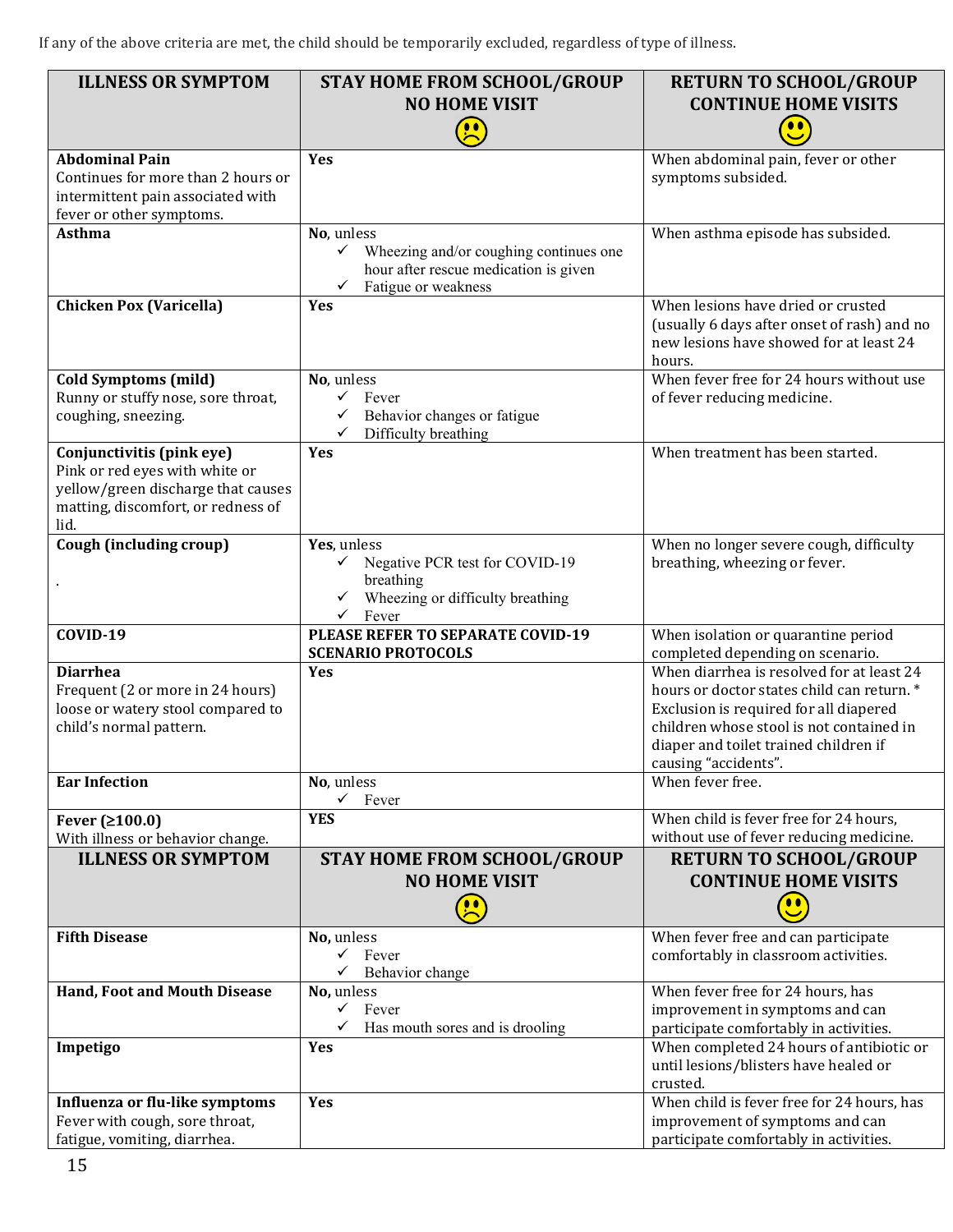| Lice                                                                                          | <b>Yes</b>                                                                                          | When nit free after completion with a<br>prescribed shampoo and combing                                                                                                                                                |
|-----------------------------------------------------------------------------------------------|-----------------------------------------------------------------------------------------------------|------------------------------------------------------------------------------------------------------------------------------------------------------------------------------------------------------------------------|
| Rash<br>Undiagnosed with fever or<br>behavioral changes.                                      | <b>Yes</b>                                                                                          | treatment.<br>When a health care provider has<br>determined illness is not contagious.                                                                                                                                 |
| <b>Respiratory Syncytial Virus</b><br>(RSV)                                                   | No, unless<br>$\checkmark$ Fever<br>Wheezing or difficulty breathing<br>Behavior changes or fatigue | When fever free for 24 hours and<br>improvement                                                                                                                                                                        |
| <b>Scabies</b>                                                                                | Yes                                                                                                 | When treatment has been completed.                                                                                                                                                                                     |
| <b>Strep Throat</b>                                                                           | Yes                                                                                                 | When completed 24 hours of antibiotic.                                                                                                                                                                                 |
| <b>Vaccine Preventable Diseases</b><br>Measles, Mumps, Rubella, Pertussis<br>(Whooping Cough) | Yes                                                                                                 | Measles - until 4 days after onset of rash<br>Mumps - until 5 days after onset of<br>parotid gland swelling<br>Rubella - until 7 days after the rash<br>appears<br>Pertussis - until 5 days of antibiotic<br>treatment |
| <b>Vomiting</b><br>Two or more times in past 24<br>hours.                                     | Yes                                                                                                 | When no vomiting has occurred for 24<br>hours.                                                                                                                                                                         |

\*Special Circumstances for Diarrhea:

Diarrhea caused by *E.coli*, *Slamonella Typhi* or *shigella* require clearance by health department before return.

 Students with diarrhea cause by c. difficile do not need to be excluded unless the frequency or nature of diarrheal episodes challenges the ability of the classroom staff to maintain good sanitation.

 Diarrhea that contains blood or mucous associated with noninfectious condition may return when symptoms resolved, or medical evaluation indicates inclusion acceptable.

#### **HOSPITALIZATION**

Students who have been hospitalized require a doctor's note to return to school. *Please note that this policy applies to even a minimum of one overnight stay in the hospital.*

#### *IMMUNIZATION REQUIRED BY STATE LAW*

Chapter 76, Section 15 amended in 1967: No student shall be admitted to school except upon presentation of a physician's certificate that the student has been successfully immunized against Diphtheria, Pertussis, Tetanus, Measles, Mumps, Rubella, Varicella and Poliomyelitis unless they are exempt – see below:

- **Medical exemption** is allowed if a physician submits documentation that an immunization is medically contraindicated.
- **Religious exemption** is allowed if a parent/guardianship submits a written statement stating that immunizations conflict with their sincere religious beliefs.

#### *CURRENT PHYSICAL REQUIRED BY STATE LAW*

Any new student must have a recent physical on file before entering the school building. Returning students need a physical every year.

#### *INJURIES*

If a student is injured at school, the school nurse will complete an assessment of him/her. Every attempt will be made to contact the parent/guardian when a student obtains a serious injury. If the student needs to be taken to the hospital, a staff person will accompany the student to the hospital and wait with the student until the parent/guardian arrives. It is our expectation that the parent/guardian will make every effort to arrive and meet their child as soon as possible.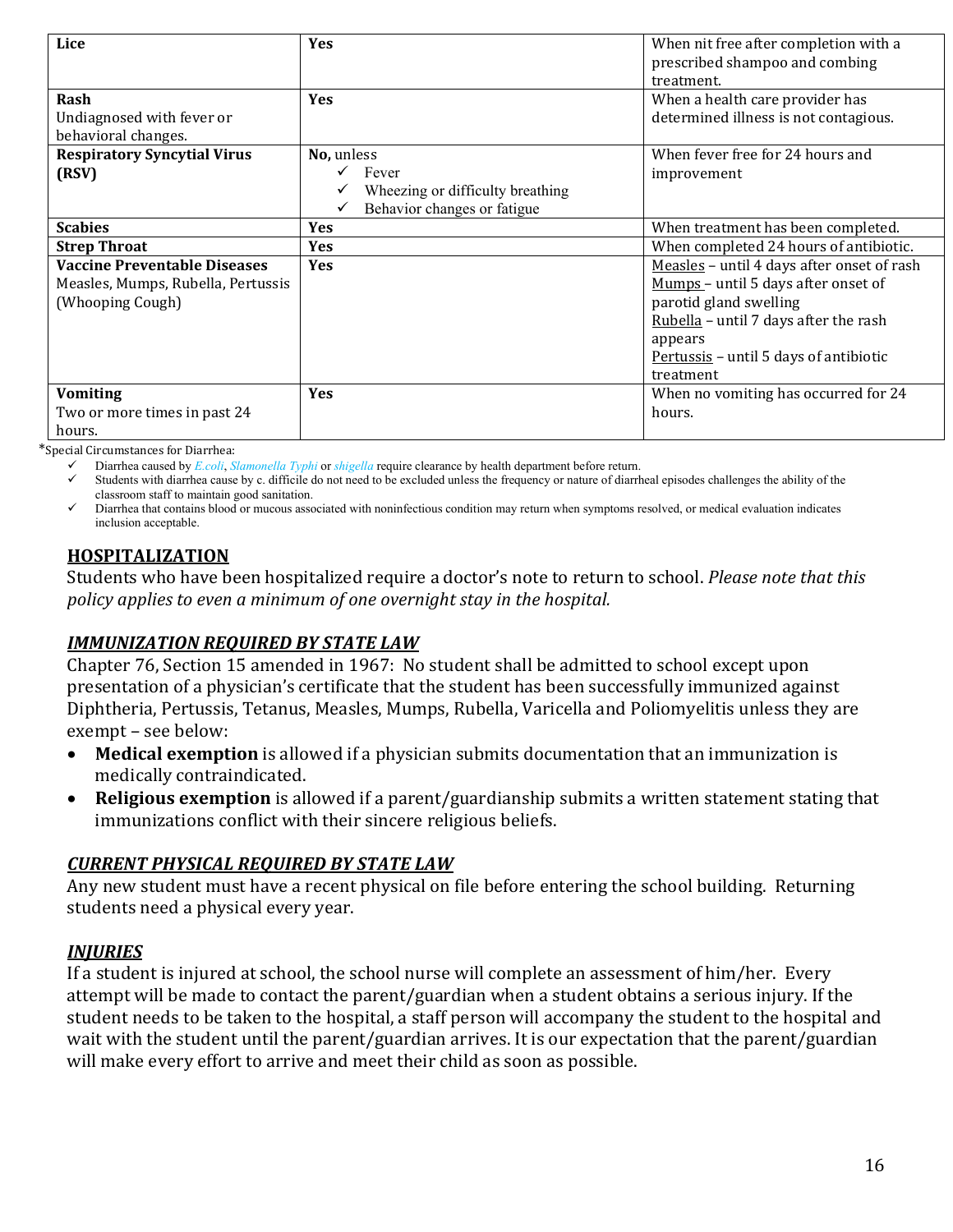#### *HYGIENE & HEALTH PRACTICES*

#### **Resources and Supplies**

To ensure that the Anderson School has adequate supplies to promote frequent and effective hygiene behaviors the program must have the following materials and supplies:

- Handwashing facilities with soap, water and disposable paper towels will be readily accessible to all students and staff. Handwashing instructions are posted near every handwashing sink and where students and staff can easily see them
- Hand sanitizer with at least 60% alcohol may be utilized at times when handwashing is not available, as appropriate to the ages of students and only with written physical order to use per the Department of Public Health and Department.
	- oHand sanitizers will be stored securely and used only under supervision of staff.
	- oStaff will make sure students do not put hands wet with sanitizer in their mouth and will teach students proper use.
	- oWhile hand sanitizer may be used by children over 2 years of age with a physician's order, handwashing is the preferred and safer method.
- Hand hygiene stations are to be set up at the entrance of the premises, so that students and staff can clean their hands before they enter. If a sink with soap and water is not available, provide hand sanitizer with at least 60% alcohol and allow use in accordance with the guidance above. If hand sanitizer use is not appropriate or not approved and there is no soap and water at the entrance, students must be instructed to go to the nearest handwashing station upon entry. Keep hand sanitizer out of student's reach and supervise use.

#### **When to Wash Hands**

Students and staff will wash their hands or use hand sanitizer often, making sure to wash all surfaces of their hands (e.g., front and back, wrists, between fingers, thumbs and fingertips). Reinforce to staff and students that they must be regularly washing their hands with soap and water for at least 20 seconds and should wash hands whenever the following criteria are met:

- Upon entry into and exit from program space
- When coming into the program space from outside activities
- Before and after eating
- After sneezing, coughing or nose blowing
- After toileting and diapering
- Before handling food
- After touching or cleaning surfaces that may be contaminated
- After using any shared equipment like toys, computer keyboards, mouse, climbing walls
- After assisting students with handwashing
- Before and after administration of medication
- Before entering vehicles used for transportation of student
- After contact with facemask or cloth face covering
- Before and after changes of gloves

#### **Respiratory Etiquette**

Students, families, and staff should avoid touching their eyes, nose, and mouth. Cover coughs or sneezes with a tissue, then throw the tissue in the trash and clean hand with soap and water or hand sanitizer (if soap and water are not readily available and with a physician's order and careful supervision as appropriate to the ages of the student.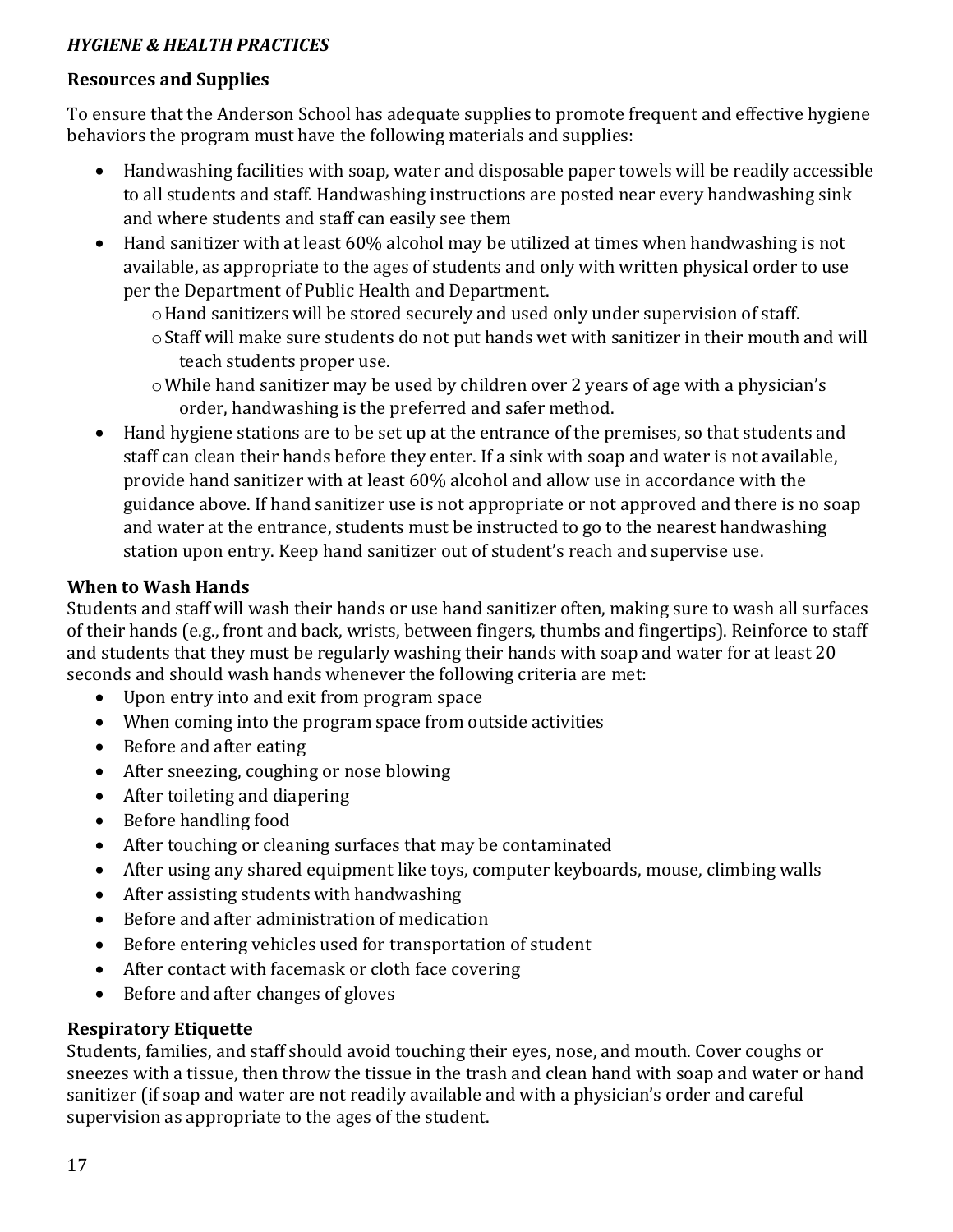#### **Additional Healthy Habits**

Anderson school staff are encouraged to teach, model, and reinforce the following healthy habits:<br>• Staff must know and follow the steps needed for effective handwashing (use soap and wate

- Staff must know and follow the steps needed for effective handwashing (use soap and water to wash all surfaces of their hands for at least 20 seconds, wait for visible lather, rinse thoroughly and dry with individual disposable towel).
- Build in monitored handwashing for students at all necessary times throughout the day (e.g., upon arrival, before and after meals, after toileting and diapering, after coughing or sneezing, after contact with bodily fluids). Post visual steps of appropriate handwashing to assist students or cue them for approximately 20 seconds as the length of time they need to wash their hands.
- Assist students with handwashing.
- Keep hand sanitizer out of the reach of students and monitor use closely. Due to its high alcohol content, ingesting hand sanitizer can be toxic for a child. Supervise students when they use hand sanitizer to make sure they rub their hands until completely dry, so they do not get hand sanitizer in their eyes or mouth.
- Explain to students why it is not healthy to share drinks or food.
- Teach students to use tissue to wipe their nose and to cough inside their elbow. They must wash their hands with soap and water immediately afterwards.
- Ask parents and caregivers to wash their own hands and assist in washing the hands of their children before dropping off, prior to coming for pick up, and when they get home.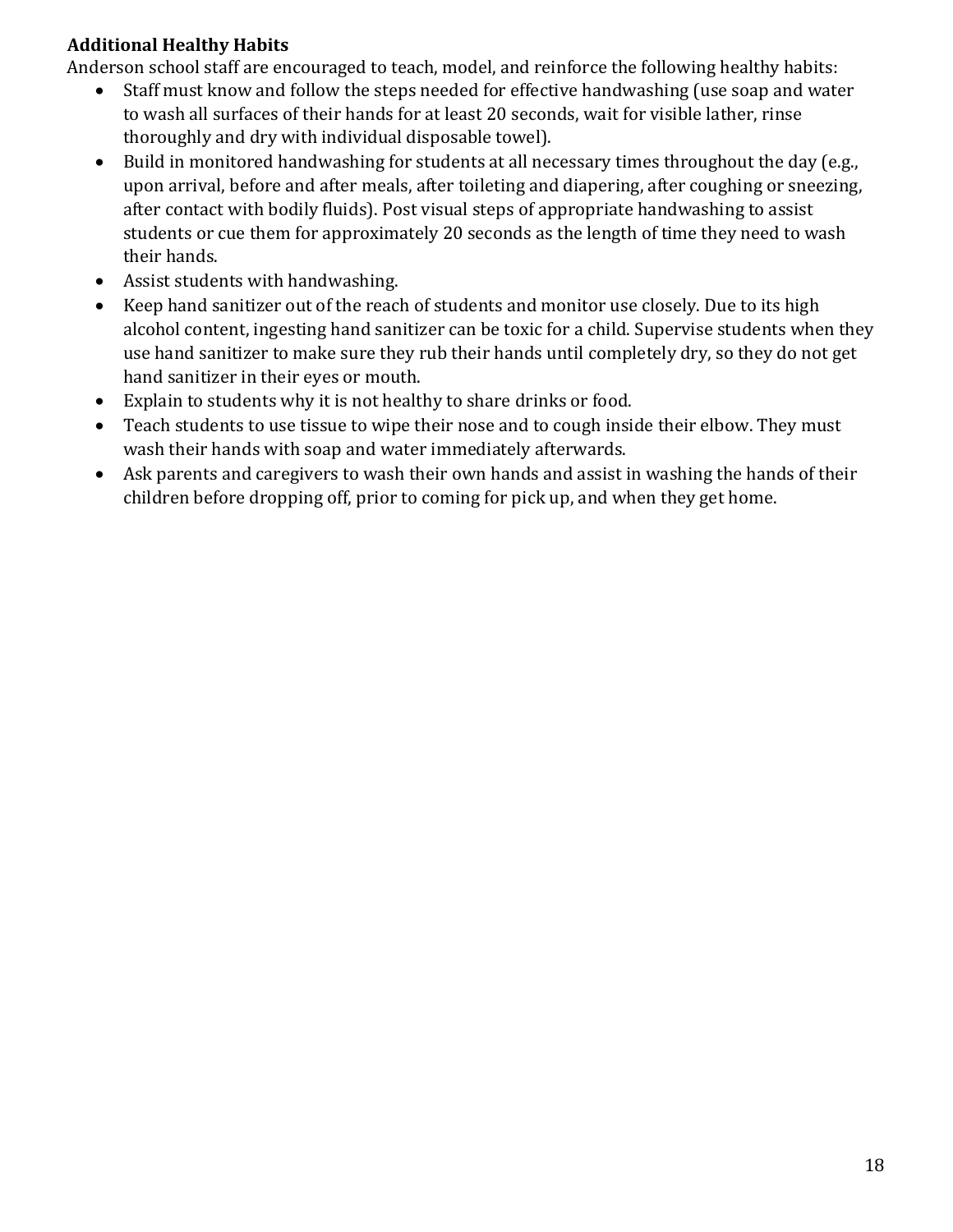| <b>DIAPER CHANGING PROCEDURE</b> |  |
|----------------------------------|--|
|----------------------------------|--|

| BEFORE        | Wash hands before beginning using proper procedure.<br>Do you have the following materials ready to go?<br>o Enough wipes for the diaper change,<br>○ A clean diaper<br>A plastic bag for soiled clothes and a set of clean clothes if<br>$\circ$<br>needed<br>o Gloves<br>o Gown to protect clothing<br>○ A dab of diaper cream on a paper towel (if used)                                                                                                                                                                                     |
|---------------|-------------------------------------------------------------------------------------------------------------------------------------------------------------------------------------------------------------------------------------------------------------------------------------------------------------------------------------------------------------------------------------------------------------------------------------------------------------------------------------------------------------------------------------------------|
| <b>DURING</b> | Pull down a clean piece of paper lining for table.<br>$\bullet$<br>Remove clothing to access diaper.<br>If soiled, place clothes into a plastic bag.<br>Remove soiled diaper and place into plastic bag and then a<br>lined, covered, hands-free trash container.<br>Use wipes to clean child's bottom from front to back (one wipe<br>per swipe) and throw away into trash container.<br>Gloves must be discarded at this time.<br>Perform hand hygiene with hand sanitizer.<br>Put on clean diaper and redress the child.                     |
| AFTER         | Wash the child's hands following the proper handwashing<br>$\bullet$<br>procedure (use of hand sanitizer is also acceptable for children 2<br>and older).<br>Remove the paper liner and dispose in a lined, covered,<br>$\bullet$<br>hands-free trash container.<br>Disinfect the diapering surface by spraying it with disinfectant<br>$\bullet$<br>wipes or cleaner and wait the recommended dwell time before<br>wiping (or allow to air dry).<br>Wash your hands using proper procedure (hand sanitizer<br>$\bullet$<br>acceptable as well) |